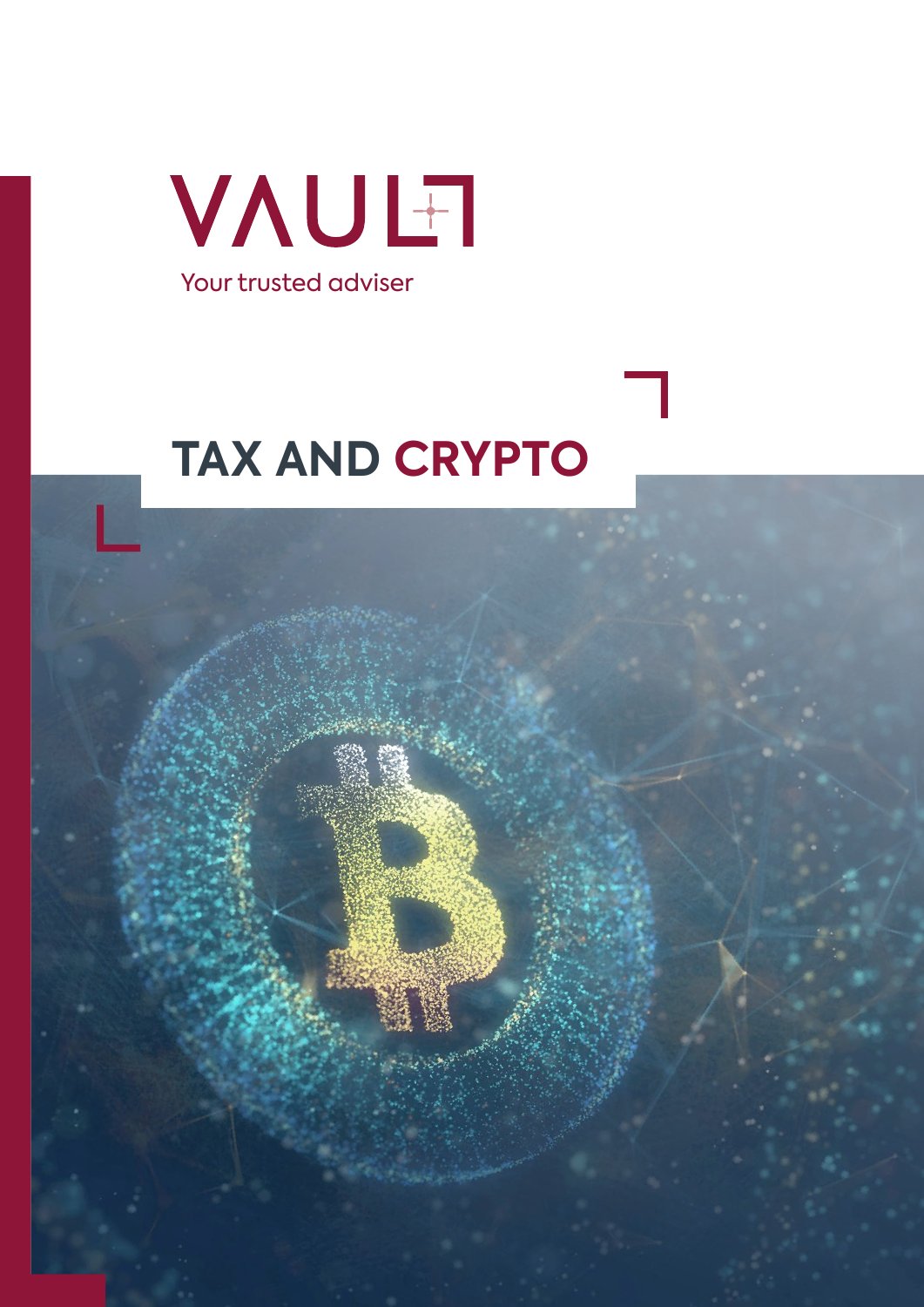# **TAXING CRYPTOCURRENCY IN AUSTRALIA - EBOOK**

This eBook shares important information that aims to educate individuals about the tax obligations associated with cryptocurrency in Australia. It also shares information about the basics of cryptocurrency so that people who have little to no knowledge of digital currency can make a more informed decision about whether or not cryptocurrency is something that they wish to invest in sometime in the foreseeable future.

#### **What Is Cryptocurrency and How To Get It?**

Cryptocurrencies also known as digital currencies are created and held electronically. Unlike traditional money, cryptocurrencies aren't printed and no one controls them. Cryptocurrencies are produced by people and in more recent times by businesses who are running computers all over the world, by using software that attempts to solve mathematical problems.

There are estimated to be over 4,000 cryptocurrencies in the world. Bitcoin is the most well-known type of cryptocurrency. Other well-known kinds include; Ethereum, Ripple XRP, Litecoin and NEO.

There are three ways to obtain cryptocurrencies. You can get them by mining them, buying them or providing goods and services in order to earn them.

Mining is the process by which cryptocurrency is created. A computer will crunch through a number of difficult mathematical problems and by succeeding with the right answers the person who uses the computer is rewarded with a unit of the currency.

A person can also create an 'online wall' or acquire the digital currency by visiting a 'cryptocurrency exchange system' that aims to put sellers in touch with people who are interested in buying. The buyers will pay for the cryptocurrency they purchased by transfer money via their online banking account.

As a result of cryptocurrency becoming a more accepted virtual currency by businesses and individuals around the world, the third and final way to obtain the digital currency which is providing goods and services has become an increasingly common occurrence. Most commonly it is done in restaurants and cafes that accept bitcoin as a form of payment. This is sometimes done by completing online surveys or undertaking some form of affiliative marketing.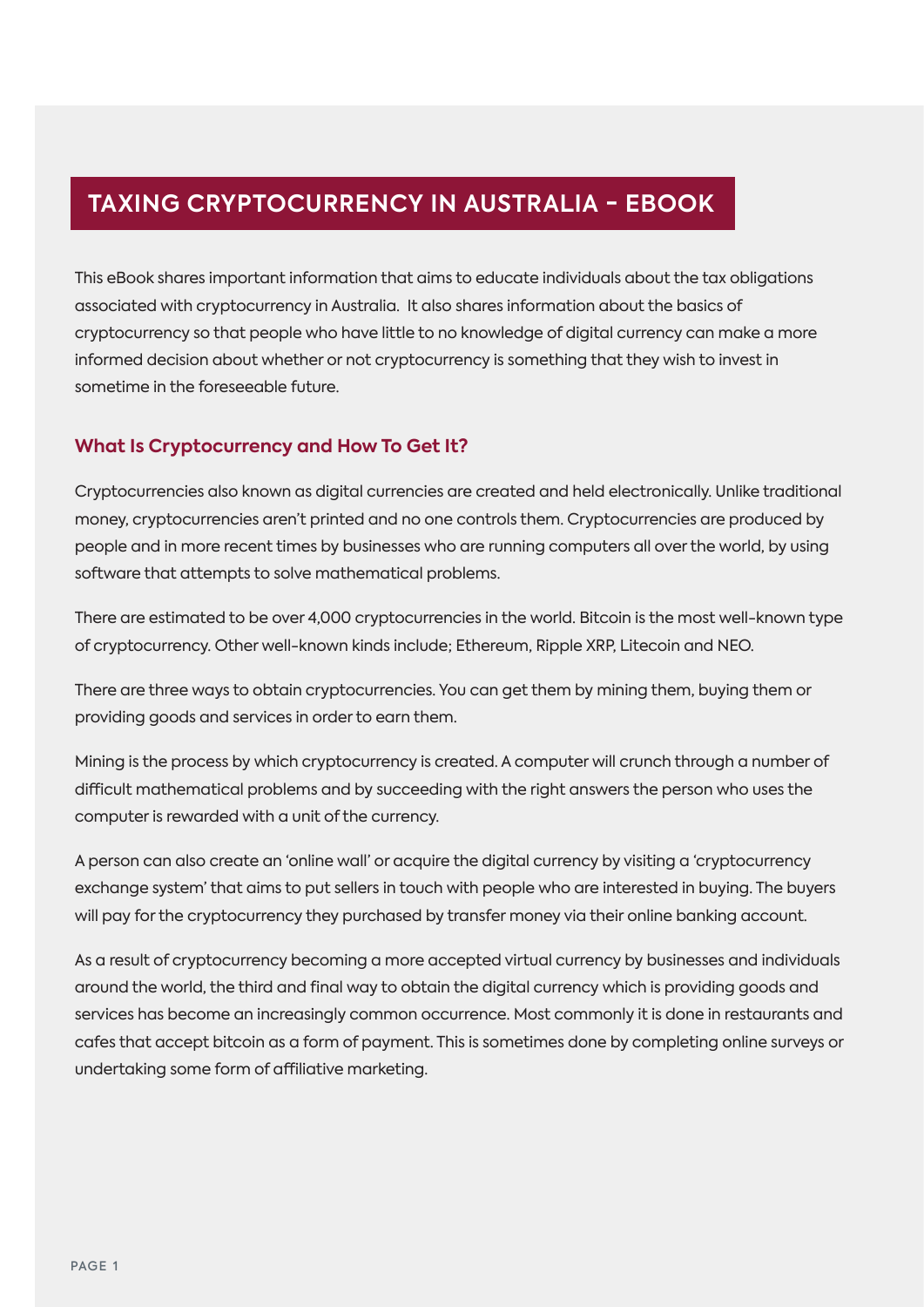# **THE IMPORTANCE OF DECLARING CRYPTOCURRENCY RELATED ASSETS**

As cryptocurrencies become more and more entrenched in the mainstream, one of the biggest challenges in accounting for them has been that some investors may not be aware that it is a requirement for them to disclose crypto assets to their accountants.

Craig Dangar says that one of the biggest misconceptions Australians have about cryptocurrency is the fact that taxpayers must report their cryptocurrency related earnings. "You need to report it. It is not a hidden transaction and it is really important that businesses understand that they are obliged to report the receipts from cryptocurrency in their tax returns," says Craig Dangar from Vault Accountants.

It is super important for financial advisers to educate themselves in relation to cryptocurrency. Advisers need to make sure that when they're dealing with their clients, they're asking the question such as; "have you been involved in buying and selling, or investing in cryptocurrencies over the course of the past year?'"

On top of encouraging their clients to disclose their crypto assets, advisors should see this current period as a "warning flag" and familiarise themselves with how cryptocurrencies work before the ATO moves forward and introduces compliance action.

When looking at the big picture, the basic tax rules apply for cryptocurrency as the rules applied for other forms of investments. It is important for advisers to understand how to treat cryptocurrency transactions, and compare how other kinds of transactions are treated, and get a handle of the kind of records that people have in relation to cryptocurrencies.

# **WHAT IS THE ATO DOING TO TAX CRYPTOCURRENCY?**

The Australian Tax Office (ATO) has estimated that somewhere between 500,000 and one million Australians have currently invested in crypto related assets. Many of these individuals have failed, or will fail, to properly report the profits they have made for tax purposes.

In response to this common occurrence, the ATO is gathering bulk records from Australian cryptocurrency designated service providers (DSPs) as part of a data matching program which aims to ensure that people trading in cryptocurrency are paying the amount of tax that is required for them to pay.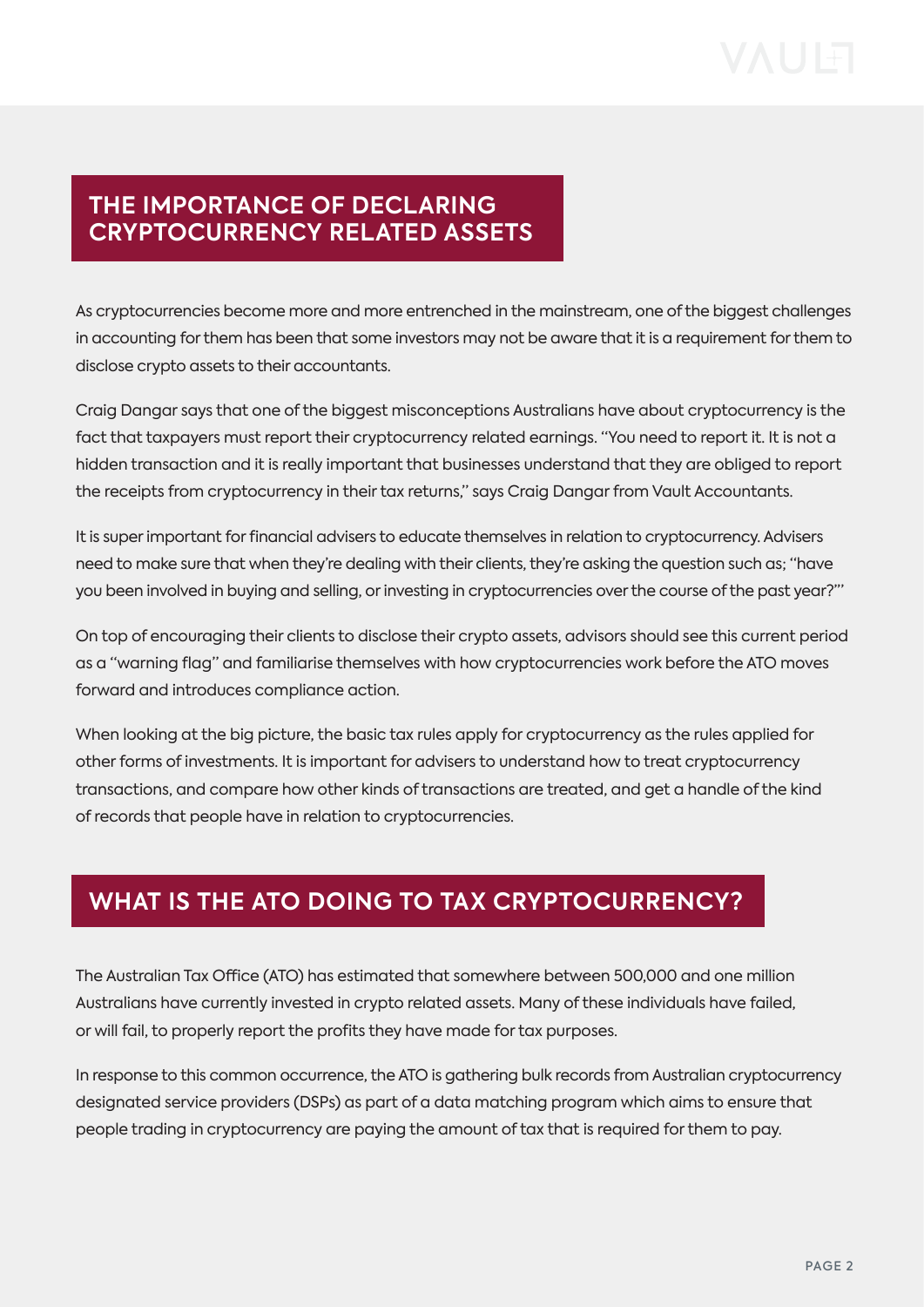The data that has been provided to the ATO consists of cryptocurrency sales and purchase information. The data will identify Australian taxpayers who have failed to disclose their income details correctly.

A number of Australian taxpayers may find themselves being contacted by the ATO as a result of the data matching exercise. Those who are contacted will be given an opportunity to amend their tax returns to include any information highlighted by the ATO.

Individuals will have a timeframe of 28 days to clarify any information that has been obtained via the data provider. Thousands of letters have already been issued to taxpayers across the country and more will continue to be sent.

Recipients of the letters who fail to modify their tax return to include the missing transactions will be met with more forceful compliance action which could include a full tax audit.

# **HOW THE ATO TAXES CRYPTOCURRENCIES**

Generally speaking, there is no income tax or GST implications if you are not in business or carrying on an enterprise and you simply pay for goods or services using cryptocurrency. An example of this would be purchasing personal goods or services on the internet with bitcoin.

Cryptocurrency is regarded as capital gains tax (CGT) assets therefore CGT potentially applies when an Australian resident sends a unit of the currency to another individual. Despite this, transactions are excused from the CGT if the cryptocurrency is used to pay for services or goods for personal use for example online hotel bookings, or at a café or restaurant which accepts bitcoins.

Transactions are also exempted from CGT if the cost of the cryptocurrency used to pay for the transaction is under \$10,000 (this is the exemption for personal use assets).

If the cost of the cryptocurrency used in a transaction surpasses \$10,000, the personal use exemption will be unavailable and Capital Gains Tax will apply. The capital gain is calculated as the increase in value of the cryptocurrency between the time it was acquired and the time it was disposed of.

An individual can easily lodge your tax return via MyTax, which is available VIA a taxpayers MyGov account. You can personalise your tax return and declare capital gains or losses by selecting the 'Capital gains tax (CGT) related items'.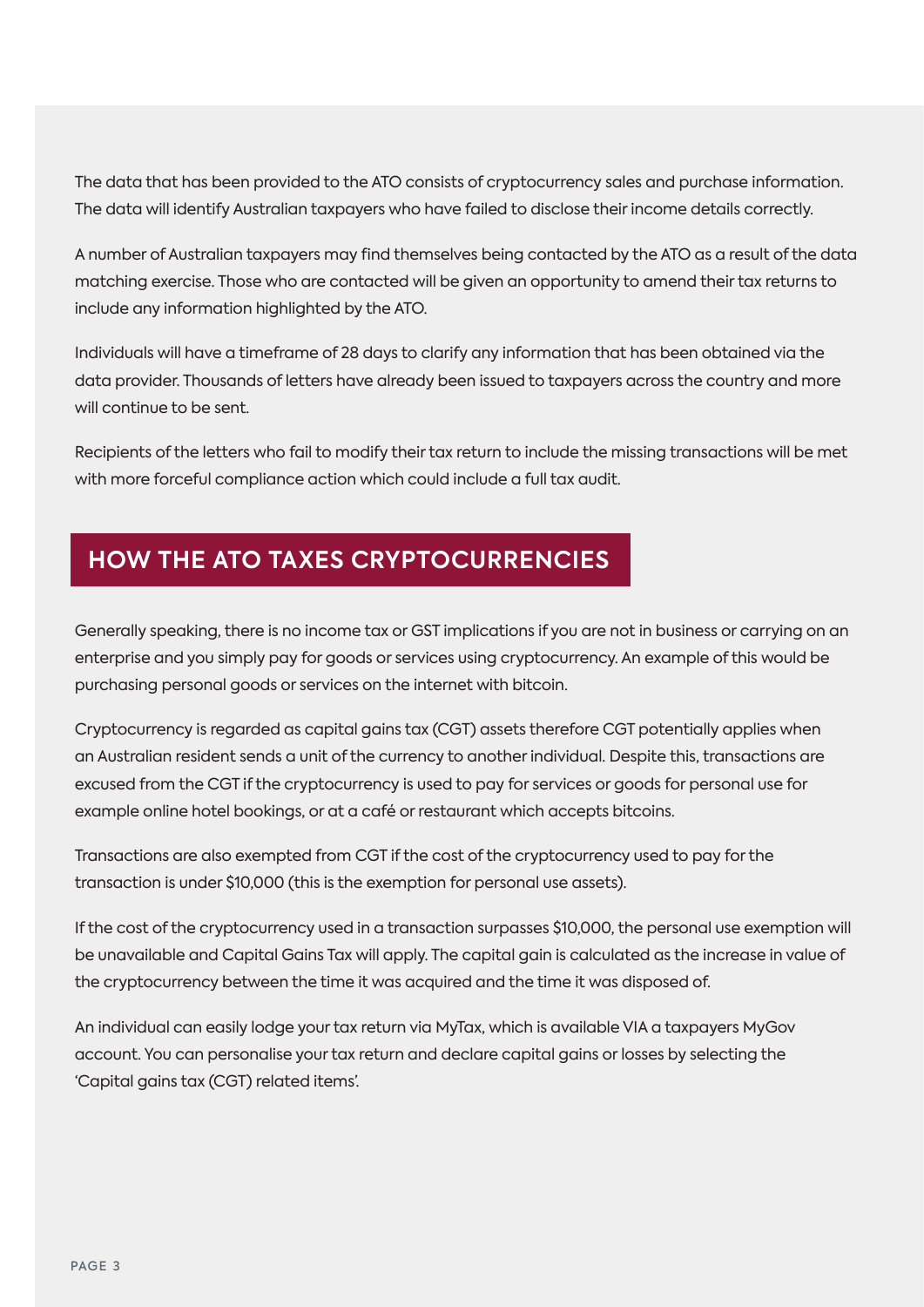# **HOW IS CAPITAL GAINS TAX (CGT) APPLIED TO CRYPTOCURRENCY**

The way Capital Gains Tax (CGT) is calculated is based on the difference between the amount you paid for the cryptocurrency and the amount you disposed of in order to obtain it. Any profit you make is subjected to CGT, but this can be potentially reduced by 50 percent if you hold the cryptocurrency for over 12 months.

## **Outline of How A Capital Gain Is Calculated:**

- Deduct the cost base from the sale proceeds The cost base is the price you paid for the cryptocurrency in addition to any incidental costs.
- The next step is to take away any capital losses.
- You must than discount the gain Individuals are eligible to receive a 50 percent discount if you hold the crypto asset for 12 months or more.
- The resulting figure is your net capital gain This is subject to tax at your marginal rate. The associated legal and professional costs to set up a sole trader business are minimal and the business has no separate legal existence from its owner, meaning you are responsible for all the liabilities of your business.
- The disposal occurs when:
	- a.) Selling cryptocurrency for Australian dollars
	- b.) Exchanging one cryptocurrency for another
	- c.) Gifting cryptocurrency
	- d.) Trading cryptocurrency
	- e.) Using cryptocurrency to pay for goods or services. In some cases (such as when you gift it), market value is substituted for proceeds.

It is important to keep in mind that CGT is not always relevant If you are acquiring the cryptocurrency in order to trade it, you might be deemed to be running a business of trading cryptocurrency. In this type of scenario, you will be required to pay income tax on the business profits. This is usually less advantageous than CGT because the 50% CGT discount cannot apply.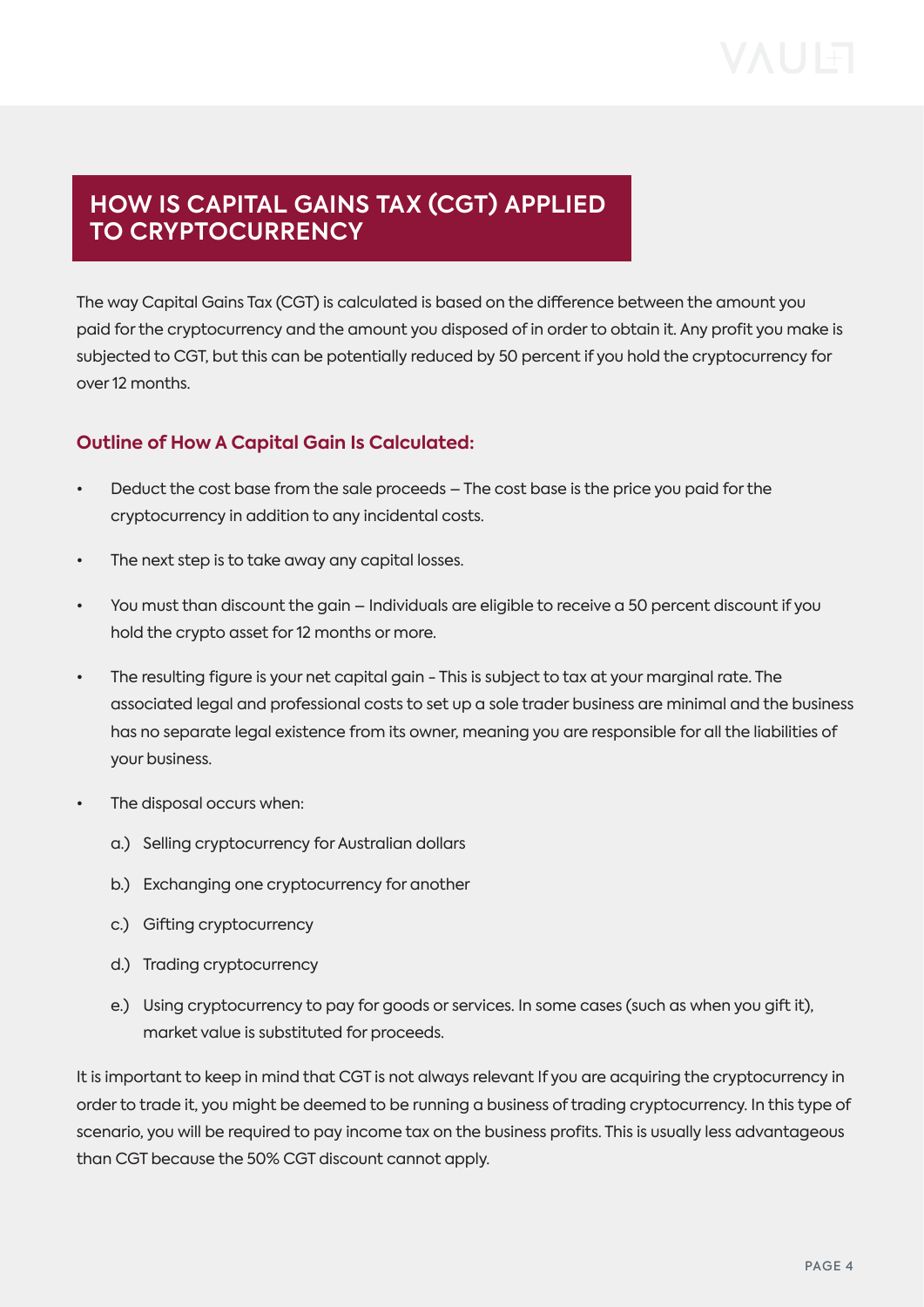# **WHAT HAPPENS IF AN INDIVIDUAL MAKES A LOSS**

If your cryptocurrency related sale proceeds are less than your cost base, then you will make a capital loss. A capital loss can be offset against capital gains arising in the same year and, to the extent they are not used up, they can be carried forward indefinitely until capital gains arise to absorb them. Capital losses can only be offset against capital gains, but not against any other form of income.

If you dispose of cryptocurrency during the year and net a capital gain, you might want to consider disposing of any other assets you own that are sitting at a loss. This way the capital loss can be offset against the capital gain. If you lose your coins, they are stolen or you are otherwise subject to fraud, you may be able to claim the value of your losses as a capital loss.

# **HOW DOES SELLING OR SWAPPING CRYPTOCURRENCY ALTER YOUR TAX OBLIGATIONS**

Whether you sell cryptocurrency for Australian dollars or exchange one form of cryptocurrency for another, the tax treatment is the same:

You will always be liable for CGT and will need to record any gain on your tax return. The gain is basically the sale proceeds (substituted for market value for some transactions) less the cost.

Some taxpayers mistakenly think they can buy up to \$10,000 of cryptocurrency and avoid CGT by taking advantage of the 'personal use' exemption.

The 'personal use' exemption only applies when the cost of the cryptocurrency does not exceed \$10,000 and you can demonstrate that the cryptocurrency was to fund genuine personal consumption, such as paying for a holiday, a car or your wedding.

Mistakenly relying on this exemption is one of the biggest reasons people get in trouble with the ATO. If you use it, expect to be asked to provide proof that you either did or that you intended to use your cryptocurrency to fund personal spending on goods or services.

If the cost of your cryptocurrency assets exceeds \$10,000, the 'personal use' exemption will not be available and CGT will apply, regardless of whether the asset was for personal use or not.

During a period of ownership, the way the cryptocurrency you have acquired is kept or used may change. An example of this would be when the cryptocurrency you originally acquired for personal use and enjoyment, eventually began being kept or used as an investment, to make a profit on ultimate disposal or as part of carrying on a business.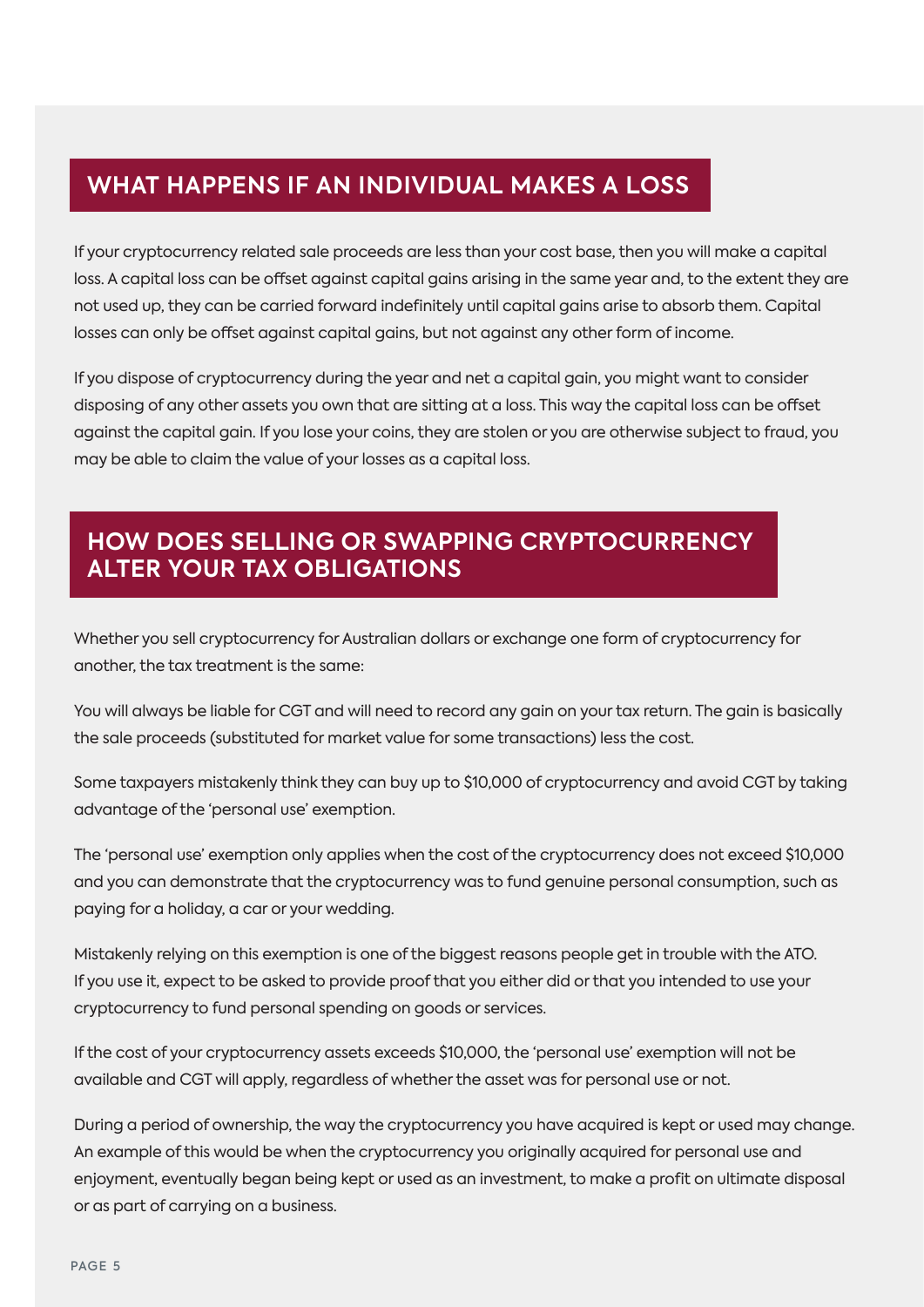The longer your cryptocurrency is held, the less likely it is that it will be a personal use asset, even if you ultimately use it to purchase items for personal use or consumption.

# **CRYPTOCURRENCY AND INCOME TAX**

In Australia income deriving from cryptocurrency is liable for income tax in the same way that salaries, dividends and bonuses are taxed. In crypto terms, the parallels look roughly like this:

- Getting paid in cryptocurrency like a salary
- Staking rewards like dividends
- Airdrops like bonuses
- DeFi interest like bank account interest
- Referral bonus like commission

# **THE LOSS OR THEFT OF CRYPTOCURRENCY**

It might be possible to claim a capital loss if you lose your cryptocurrency private key or your cryptocurrency is stolen.

In this type of situation, the issue is likely to be whether the cryptocurrency is lost, whether you have lost evidence of your ownership, or whether you have lost access to the cryptocurrency.

In most cases when an item can be replaced it is not lost. A lost private key can't be replaced. Therefore, to claim a capital loss you must be able to provide the following kinds of evidence:

- when you acquired and lost the private key
- the wallet address that the private key relates to
- the cost you incurred to acquire the lost or stolen cryptocurrency
- the amount of cryptocurrency in the wallet at the time of loss of private key
- that the wallet was controlled by you (for example, transactions linked to your identity)
- that you are in possession of the hardware that stores the wallet
- transactions to the wallet from a digital currency exchange for which you hold a verified account or is linked to your identity.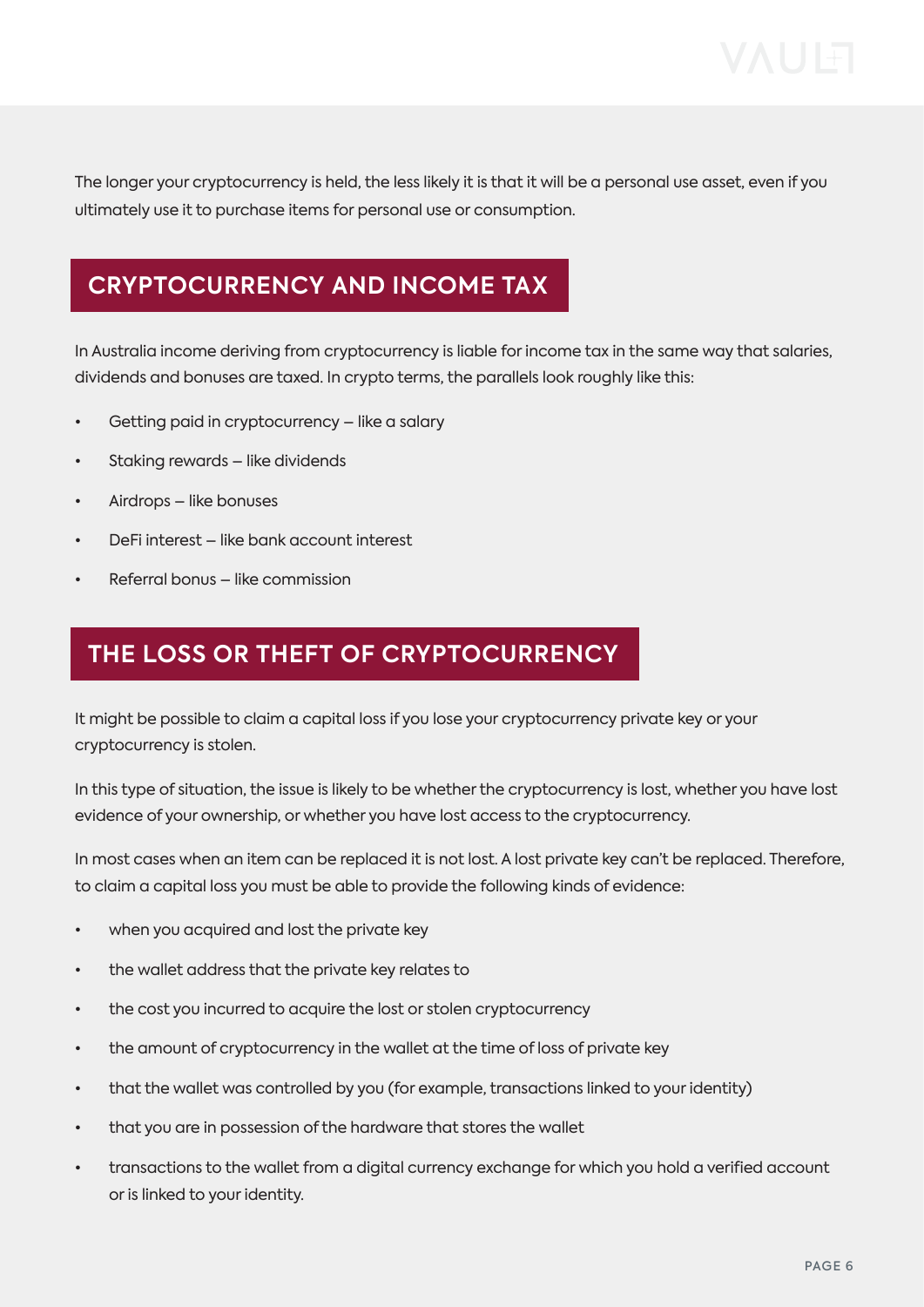# **IMPORTANT INFORMATION ABOUT TRADING CRYPTOCURRENCY**

If you buy and sell cryptocurrency on a regular basis with the goal of making a profit, then the profit on disposal of the cryptocurrency will not be subject to CGT. Instead, it will be assessable income as you will be regarded as a 'trader' rather than an 'investor'.

In this type of situation, you will be regarded as being in business as a buyer/seller of cryptocurrency. It can be a fine line between being an investor and a trader. Generally speaking, if you are turning over your cryptocurrency every few days chasing profits, you have many transactions and you are running a business-like structure for example; with a business plan, accounts and records of trading stock, business premises, licences or qualifications, a registered business name and an Australian business number you are considered a trader.

If you are holding the cryptocurrency with the goal of long-term gain, you are likely to be an investor. The rules regarding trading cryptocurrency for business or profit (versus buying/selling it as an investment) are essentially the same as those applying to share traders versus investors.

# **AUSTRALIAN BUSINESSES USING BITCOIN TO BUY AND SELL GOODS AND SERVICES**

If you are a business owner who has received cryptocurrency for your goods or services, you will need to record the value of the cryptocurrency units in Australian dollars as a requirement when reporting your ordinary income for tax purposes.

When your business purchases items (including trading stock) with cryptocurrency you are entitled to a tax deduction based on the arm's length value of any item you acquire.

The disposal of cryptocurrency may have may also have capital gains tax consequences if you are running a business. However, it is important to know that the any capital gain is reduced by the amount included in assessable income as ordinary income (so you aren't taxed twice on the same amount).

Examples of businesses that involve cryptocurrency include;

- cryptocurrency trading businesses
- cryptocurrency mining businesses
- cryptocurrency exchange businesses (including ATMs).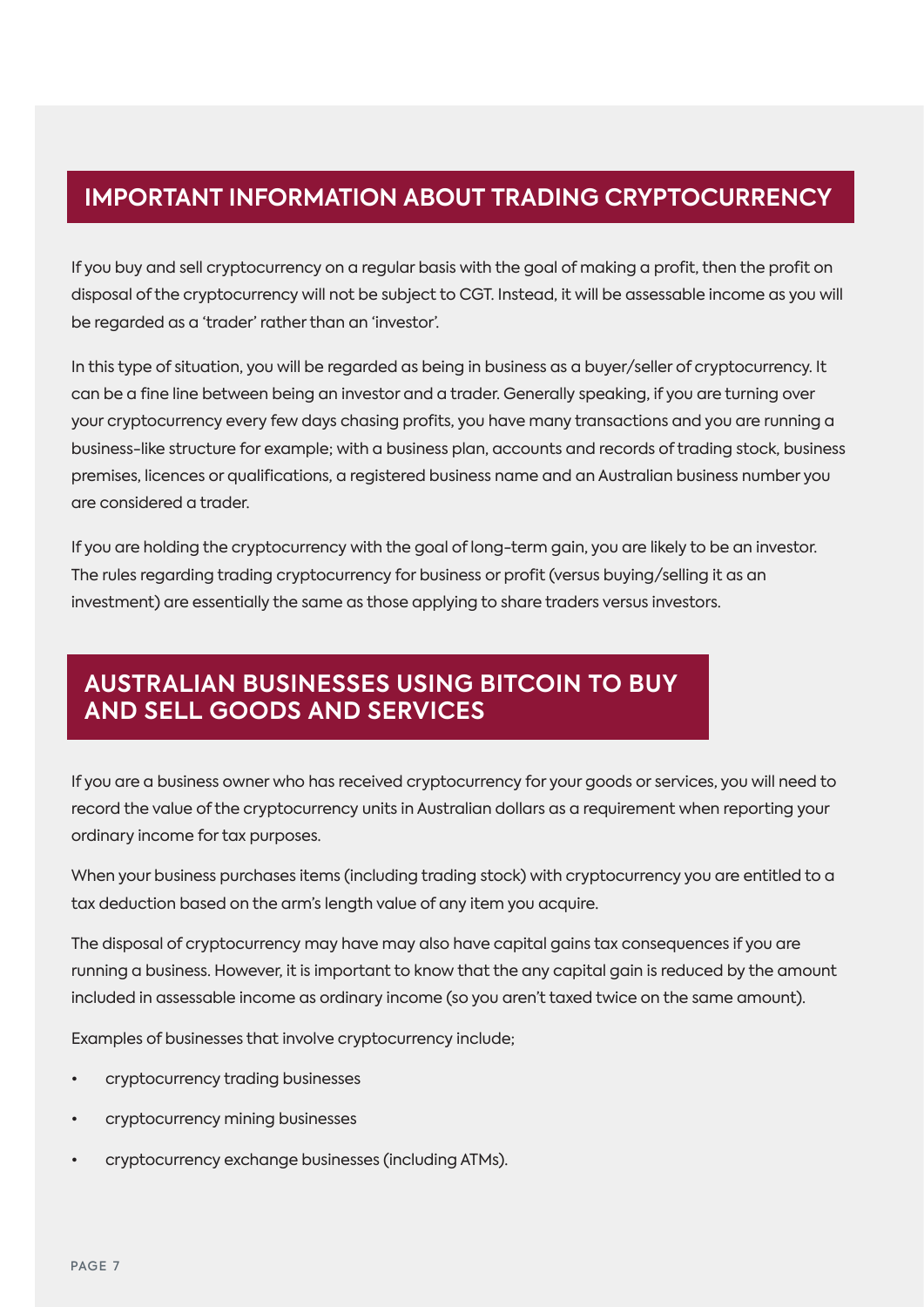Not all people acquiring and disposing of cryptocurrency will be carrying on businesses. To be carrying on business, you will usually:

- carry on your activity for commercial reasons and in a commercially viable way
- undertake activities in a business-like manner this would typically include preparing a business plan and acquiring capital assets or inventory in line with the business plan
- prepare accounting records and market a business name or product
- intend to make a profit or genuinely believe you will make a profit, even if you are unlikely to do so in the short term.

There is also usually repetition and regularity to your business activities, although one-off transactions can amount to a business in some cases.

Whether you are carrying on a business and when the business commences are important pieces of information. If you're still setting up or preparing to go into business, you might not yet have started the business.

Money received (or property received) prior to a business being carried on is not generally assessable income. Likewise, you can't claim deductions incurred prior to the business being carried on.

# **MINING CRYPTOCURRENCY AS A BUSINESS**

If your business is mining cryptocurrency, any income resulting from the transfer of the mined digital currency to someone else is included in assessable income. Any expenses which occur as a result of the mining activity are allowed as a deduction.

Any losses resulting from the mining of cryptocurrency might also be subject to the non-commercial loss provisions, this means they won't automatically be available to offset against other income (there are tests you will have to meet first).

The non-commercial loss provisions exist to prevent individuals or businesses from using up losses from activities which they never realistically had a chance of making a profit or which don't arise from genuine business activities. For example; people who are trading as a hobby or are engaging in speculation which is basically a form of gambling.

If you are carrying on a business of mining with the intention to sell the currency, it is a form of trading stoke. You will therefore need to bring into account any currency on hand at the end of each income year.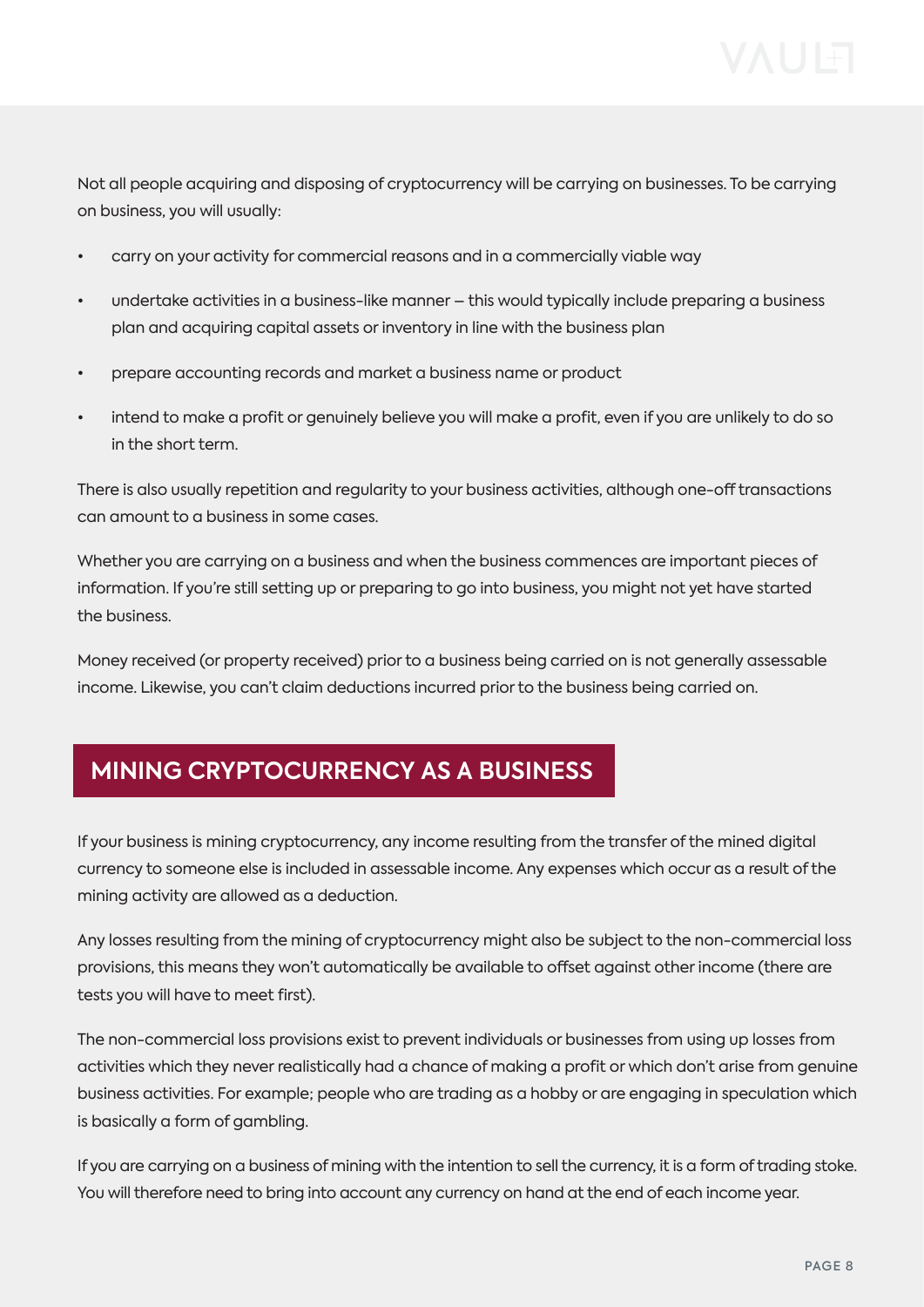A huge advantage of getting involved in cryptocurrency is that there are very few barriers stopping you from getting involved. With a few Internet searches, you can set up your computer to start mining coins for you.

With cryptocurrencies such as bitcoin, you are unlikely to make any money mining without a gargantuan rig, but on some lesser-known coins, you might be able to set up your computer to generate some extra money for you without putting in much effort.

# **TAXPAYERS CONDUCTING A CRYPTOCURRENCY EXCHANGE (INCLUDING ATM'S)**

If you are running a business that aims to buy and sell cryptocurrency as an exchange service, the proceeds resulting from the sale of the currency are included in assessable income.

Any expenses accumulated as a of the exchange service, including the acquisition of the cryptocurrency for sale, are tax deductible.

# **DISPOSING OF CRYPTOCURRENCY ACQUIRED FOR INVESTMENT**

When acquiring cryptocurrency as an investment, CGT will apply, however when the cost of the cryptocurrency does not exceed \$10,000 the personal use asset exemption may apply if you can prove that the cryptocurrency was to fund personal consumption.

The ATO pays extra attention to taxpayers who try to rely on the personal use asset exemption to avoid CGT; prepare to be asked to provide evidence that you either did or intended to use your cryptocurrency to fund personal spending on services and goods.

When the price of the cryptocurrency surpasses \$10,000, the personal use exemption will not be available and CGT will apply. The capital gain is calculated as the increase in value of the cryptocurrency between the time it was acquired and the time it was disposed of.

If the transactions result in profit-making undertaking or plan then the profits on disposal of the cryptocurrency will be assessable income since you will be viewed as a trader instead of an investor.

The rules around trading cryptocurrency for business or profit in comparison to buying and selling cryptocurrency as an investment are pretty much the same as those applying to share traders versus investors. There are number of things to take into consideration but generally speaking, if you are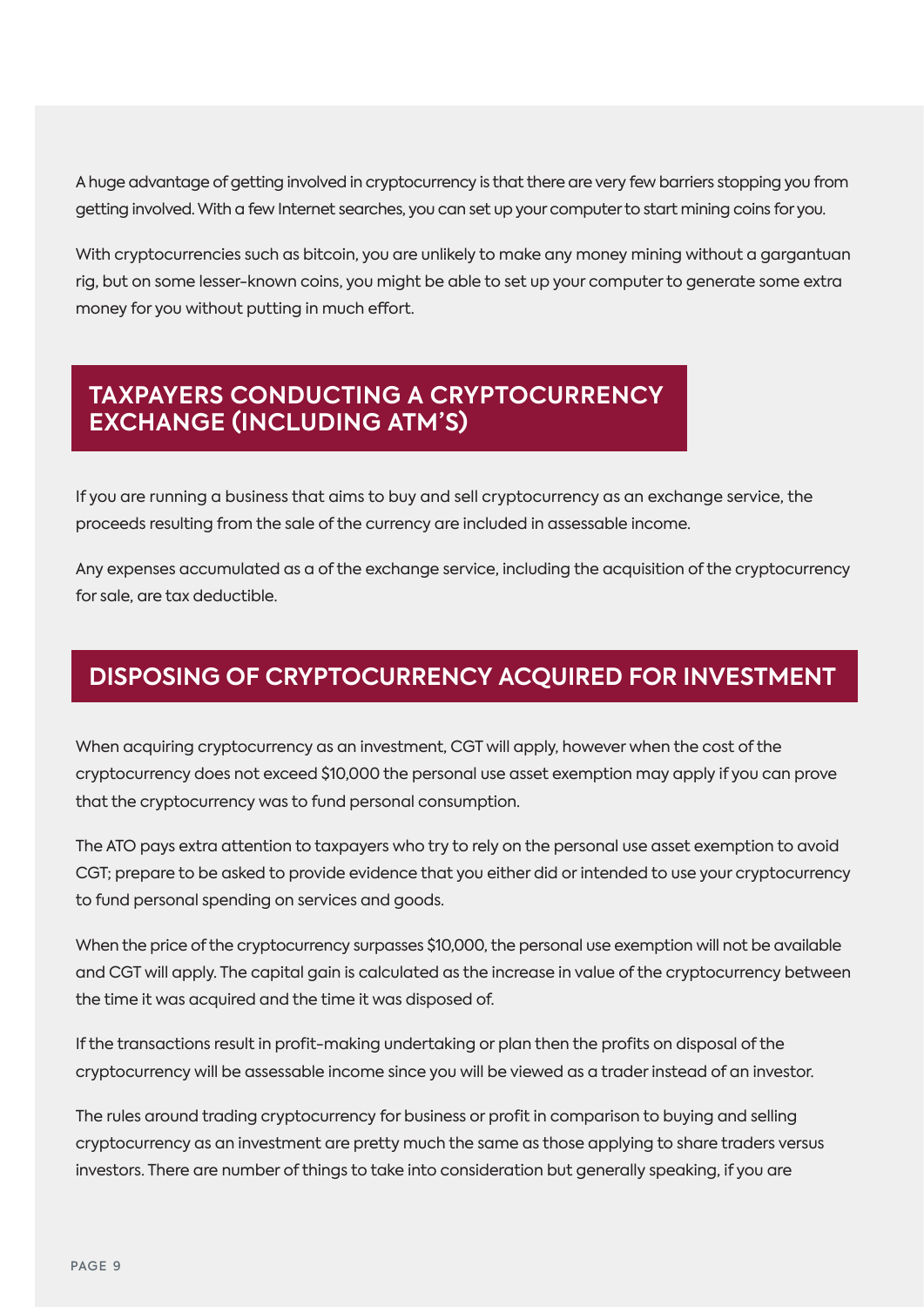holding the cryptocurrency with a goal to long term gain, you are most likely to be an investor. If you are buying and selling cryptocurrency over the short term with a view to making profits, you are likely to be perceived as a trader.

# **RECORD KEEPING**

Every Australian dealing with cryptocurrency is required to maintain the following records for tax purposes: the date of every transaction, the amount in Australian dollars at the time when the transaction was made, why the transaction was made and the details of the other party involved in the transaction.

Maintaining detailed records is very important to prove your transactions and associated expenses.

#### **Your records must include:**

- The date of the transactions
- The value of the cryptocurrency in Australian dollars at the time of the transaction (this can be taken from a reputable online exchange)
- The purpose of the transaction and the details of the other party (even if it's just their cryptocurrency address)

## **Types of records you should keep include:**

- Receipts of purchase or transfer of cryptocurrency
- Exchange records
- Records of agent, accountants and legal costs
- Digital wallet records and keys
- Software costs related to managing your tax affairs

It is important to remember that you must keep records for five years from the date you lodge your tax return.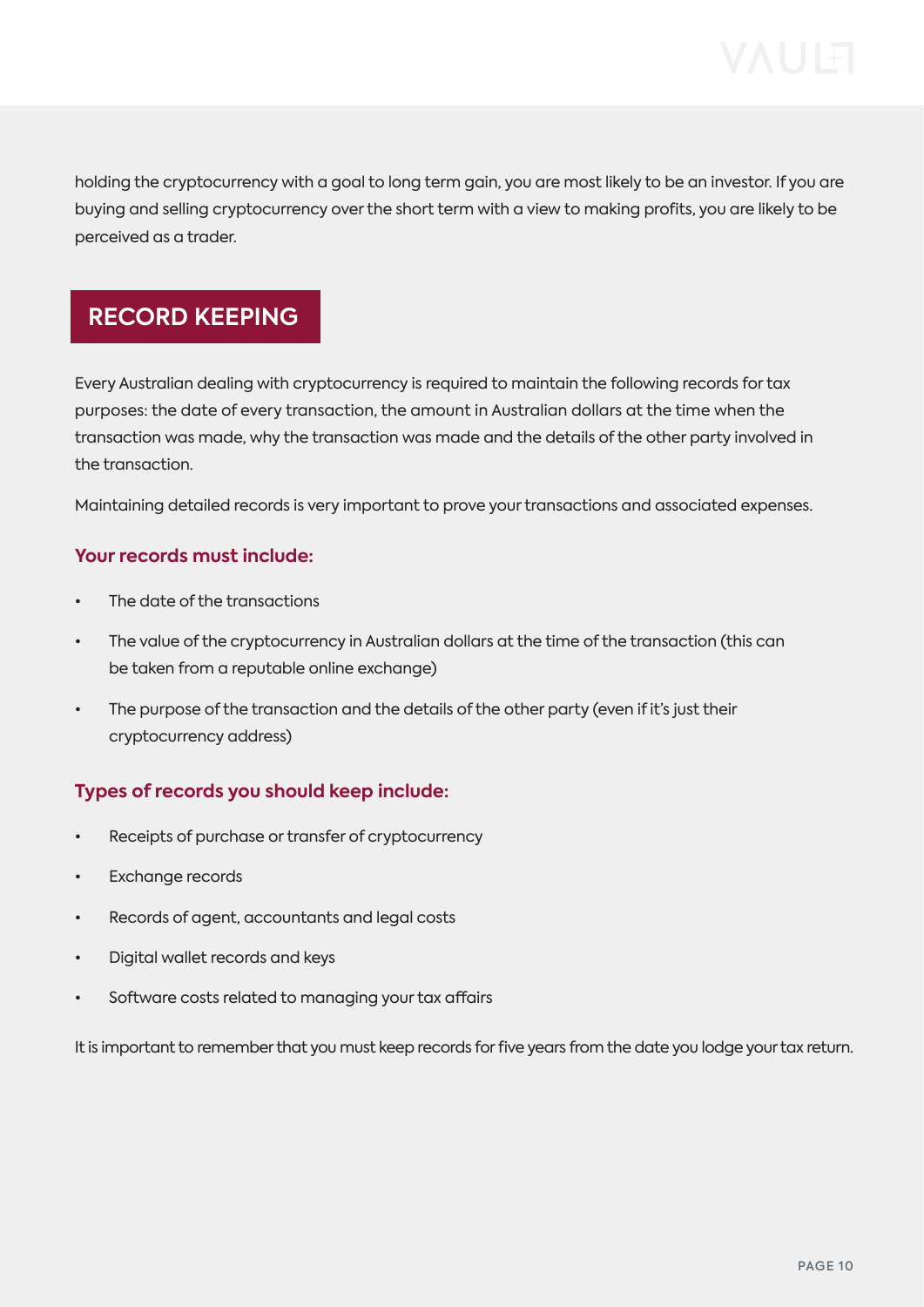# **TIMING SALES TO BE MORE TAX EFFECTIVE**

When you are subject to CGT, it's a good idea to hold on to cryptocurrency for 12 months, because then you become eligible for the 50 percent discount (literally halving the tax you pay). If you sell before the 12-month ownership period is up, you are liable for CGT at the full rate.

It also makes sense to defer any cryptocurrency sales until 1st July or later because then the tax will not be due until the next financial year. By deferring the sale into the next financial year, you also defer the tax by one year.

Finally, always try to match capital profits against years when your other income is low so the capital gains will be the top slice of your income. If you don't have other income, your capital gains will be taxfree and/or taxed at the lowest rates of tax. If on the other hand you have other income which exceeds \$180,000, your capital gains will be taxed at the highest rate of 45 percent.

# **GST AND CRYPTOCURRENCY**

For supplies or payments made on or after 1 July 2017, the GST treatment of cryptocurrency is similar to that of money. Prior to 1st July 2017, sales and purchases of cryptocurrency (such as bitcoin) were subject to GST. This means that if you were registered for GST, you had to pay GST and were entitled to GST credits on any transactions in relation to cryptocurrency.

This means that previously businesses that used cryptocurrency as a medium of payment or receipt within their business would have two GST transactions: One relating to the actual supply of goods or services from their business, and the other relating to the sale or purchase of cryptocurrency associated with the payment or receipt.

Since 1st July 2017, sales of cryptocurrency are now input taxed sales (financial supplies), which means that:

GST is not paid on the sales of cryptocurrency made, and GST credits generally can't be claimed for the GST included in the price paid for anything purchased to make those sales.

However, it may be possible to claim GST credits on purchases used to make cryptocurrency sales in the following situations:

- If the financial acquisitions threshold isn't exceeded, in which case there is a full entitlement to GST credits for purchases relating to cryptocurrency sales, or
- If the financial acquisitions threshold is exceeded, it may be possible to claim reduced GST credits if specific types of purchases are made.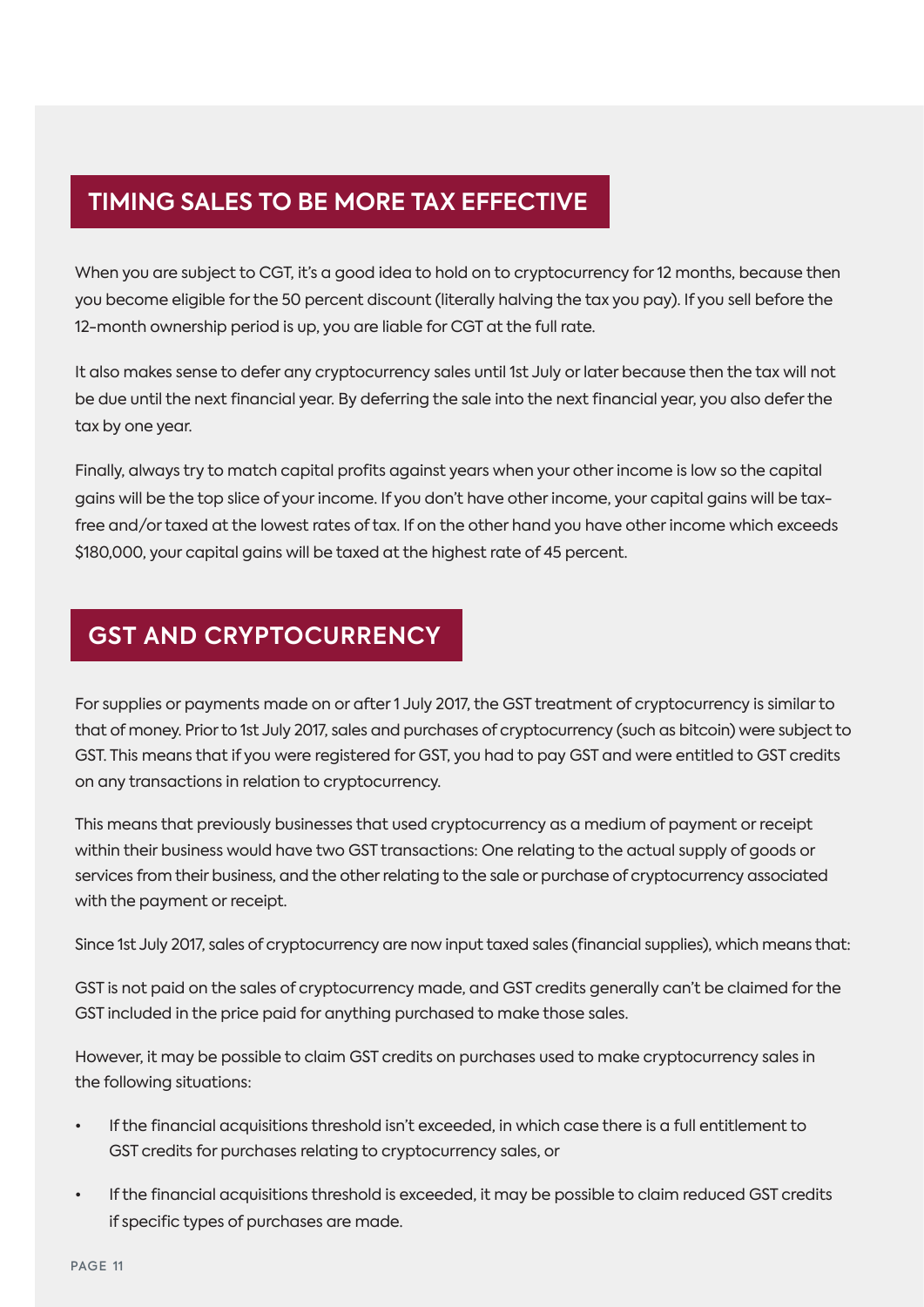The financial acquisitions threshold is exceeded if, based on purchases made over a 12-month period, you make or are likely to make, financial acquisitions where the input tax credits related to making those acquisitions would exceed the lesser of either: \$150,000, or 10% of the total amount of input tax credits to which you would be entitled.

# **OFFERING CRYPTOCURRENCY AS A FORM OF PAYMENT FOR YOUR BUSINESS**

Offering cryptocurrency as a form of payment for goods and services is a trend that is becoming more and more common across Australia. Craig Dangar says that businesses who are wanting to offer cryptocurrency as a form of payment in their business should start off slow and make sure they understand the basics of crypto before introducing it into their business model.

"Start slow and understand the basics. Whilst preparing a lot of crypto tax returns this year we have seen traders often do substantially worse off than those who took a buy and hold approach. If you are thinking of adopting crypto as a payment mechanism, feel free to give us a call, we have a few good stories and but also a few horror stories about using cryptocurrency as form of payment for a business," says Craig Dangar.

Mr. Dangar also encourages business not to accept all coins as a form of payment and to "make sure that the coin is widely traded so you can convert it back to traditional money. This is because there is significant market volatility a fair margin or fee should be charged on this transaction to cover your costs. As most of your suppliers and the ATO won't accept coin, it is important to ensure that you keep substantial Fiat transactions," says Craig Dangar.

"Interestingly, for people who hold cryptocurrency we are finding offering the option to pay in cryptocurrency rather than Fiat is becoming common place. At Vault Accountants we have adopted a policy of accepting cryptocurrency as fees for those that are active traders or are looking for alternative payment options. Other sectors which should be considering it as a primary option continue to be those in the IT space, but we feel that there is no real limit on sectors that should consider it. Every business should be open-minded and prepared to have a discussion about potentially making the leap into offering cryptocurrency as a form of payment for their customers and clients," says Craig Dangar.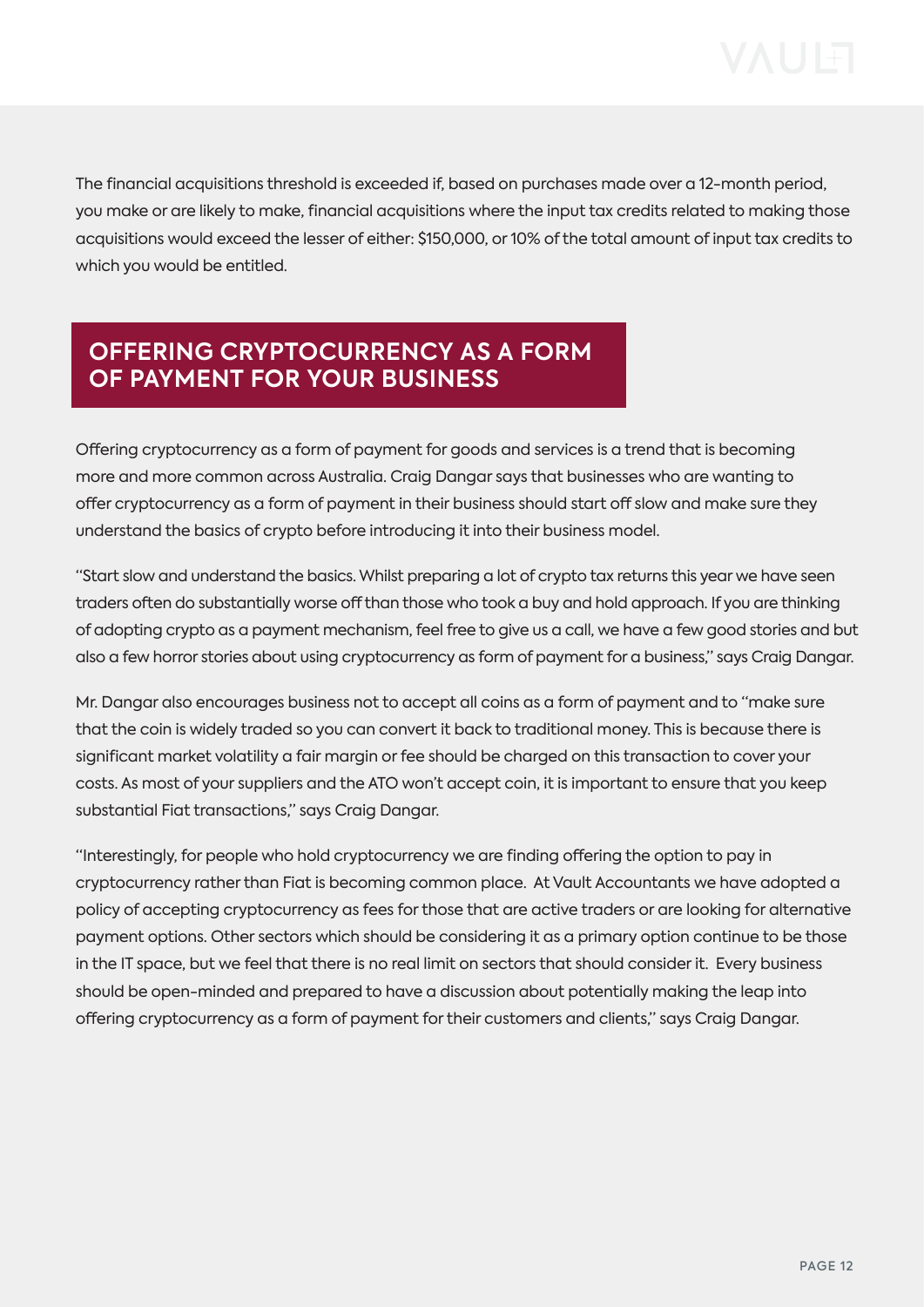# **THE ATO BEGAN TO CRACK DOWN ON CRYPTOCURRENCY AT TAX TIME IN 2021**

The Australian Tax Office (ATO) engaged around 100,000 taxpayers ahead of tax time to inform them about their required tax obligations as it moves to strengthen its stance on accounting for cryptocurrency.

On Friday 28th May 2021, the ATO warned taxpayers that they will likely be contacted as there are growing concerns that many taxpayers incorrectly believe their cryptocurrency gains are tax-free or only taxable when their holdings are cashed into Australian dollars.

Data from the ATO illustrates that there are over 600,000 taxpayers across Australia who have invested in crypto assets following a surging interest in the currency over the duration of the covid-19 pandemic.

Furthermore, the ATO anticipates that their proactive engagement will result in at least 300,000 taxpayers to make note of cryptocurrency in their 2021 tax returns.

The ATO's tough crackdown is followed by a softer educative approach adopted through the 2020 income year. Last year, the Tax Office contacted 100,000 taxpayers who had traded crypto assets and provoked 140,000 taxpayers to lodge returns.

The ATO is concerned that the anonymous nature of trading crypto assets led taxpayers to believe their investments were untraceable. ATO will head into tax time with access to more data and the ability to track those investing in crypto assets more closely.

The ATO is alarmed that a number of taxpayers think that the anonymity of cryptocurrencies provides a licence to ignore their tax obligations.

Although it appears that cryptocurrency operates in an anonymous digital world, the ATO has the power to closely track where it interacts with the real world through data from banks, financial institutions and cryptocurrency online exchanges to follow the money back to the taxpayer.

The ATO will use data-matching methods to link transactions from cryptocurrency-designated service providers to individuals' tax returns, to ensure investors are paying the correct amount of tax.

Craig Dangar asserts that the ATO have been productive in the steps that they have taken to better educate Australians about the tax obligations that are related to taxing cryptocurrency. "Data matching and the communication have been excellent. In regards to assisting taxpayers with preparing their tax return the ATO has a lot of data and are very approachable and keen to assist with making it easier for you to understand your obligations. A common misconception is that the ATO is adversarial, the opposite is the case, they will give you guidance if you ask them for it," says Mr. Dangar.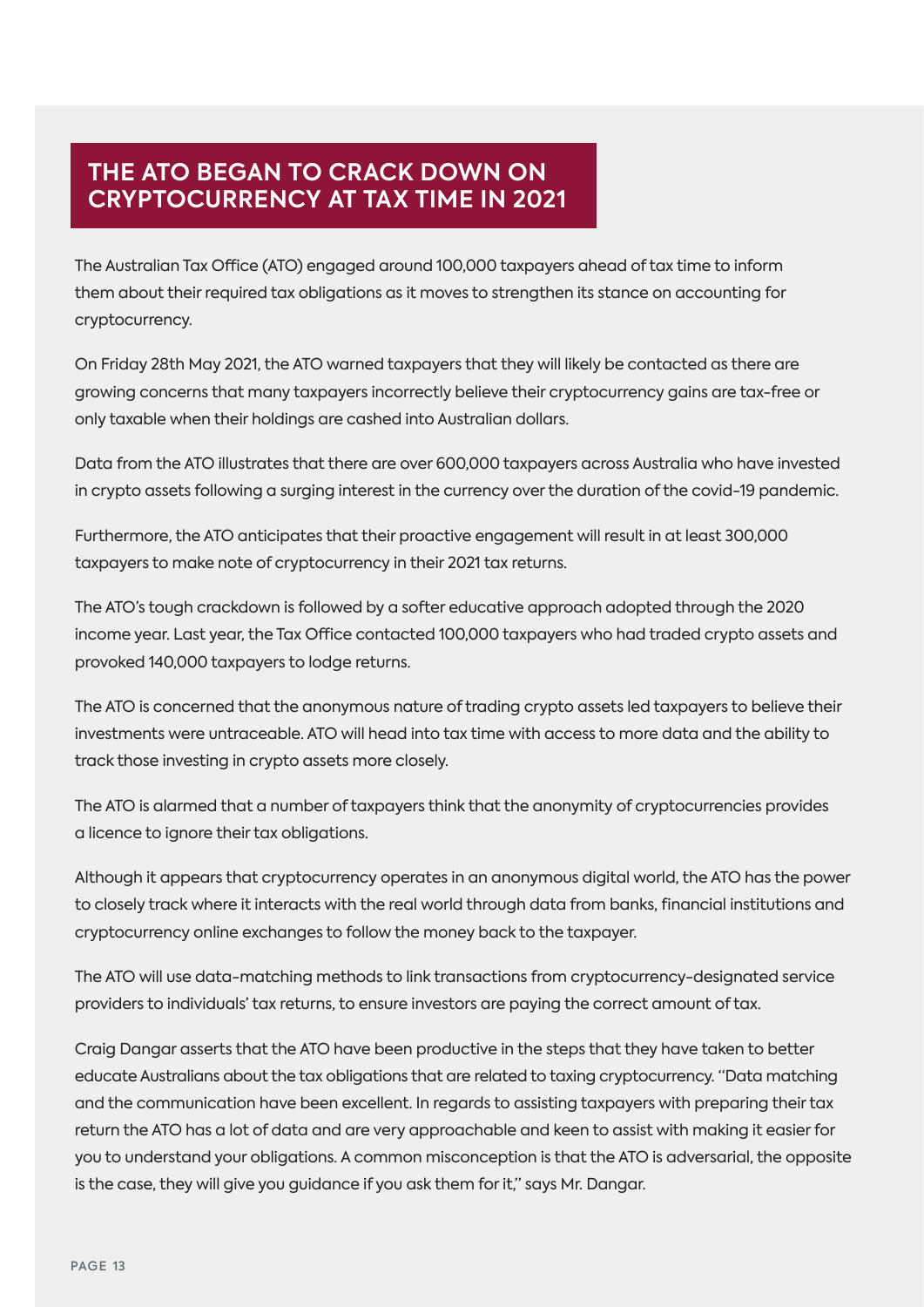## **THE DEFINITIONS OF KEY TERMS RELATED TO CRYPTOCURRENCY THAT YOU SHOULD KNOW BEFORE INVESTING**

If you, like millions of Australians, are curious about cryptocurrency and are thinking about investing in digital currency it is important to know the basics and understand the meanings of these key definitions:

**Cryptocurrency** – Cryptocurrency is the term used for a currency that is both digital and decentralised. Cryptocurrency can be used to both buy or sell goods or services, it can also be used as a long-term store of value.

**Decentralisation** - Decentralisation is the principle of distributing power away from a central point. Blockchains are traditionally decentralised because they require majority approval from all users to operate and make changes, rather than a central authority as in the case of a banking system of a country.

**Bitcoin** - Launched in 2009, bitcoin is the first ever and the most popular form of cryptocurrency. Bitcoin was created as a reward for a process which is commonly referred to as mining.

Bitcoin can be exchanged for other currencies, services or products. However, the real-world value of bitcoin is extremely volatile and unpredictable. Although its value has climbed steadily since 2009, it has witnessed fierce fluctuations over time.

**Mining** - Crypto mining is when a person gains cryptocurrency by solving cryptographic equations through the use of computers.

The process of crypto mining involves validating data blocks and adding transaction records to a public record (ledger) known as a blockchain.

**Blockchain** - Blockchain can be best described as a system of recording information in a way that aims to make it difficult or almost impossible to change or hack.

A blockchain is a digital ledger of transactions that is duplicated and distributed across the entire network of computer systems on the blockchain. Every block in the chain contains several transactions, and every time a new transaction occurs on the blockchain, a record of that transaction is added to every participant's ledger.

The decentralised database managed by multiple participants is known as Distributed Ledger Technology (DLT).

Blockchain is a type of DLT in which transactions are recorded with an immutable cryptographic signature called a hash.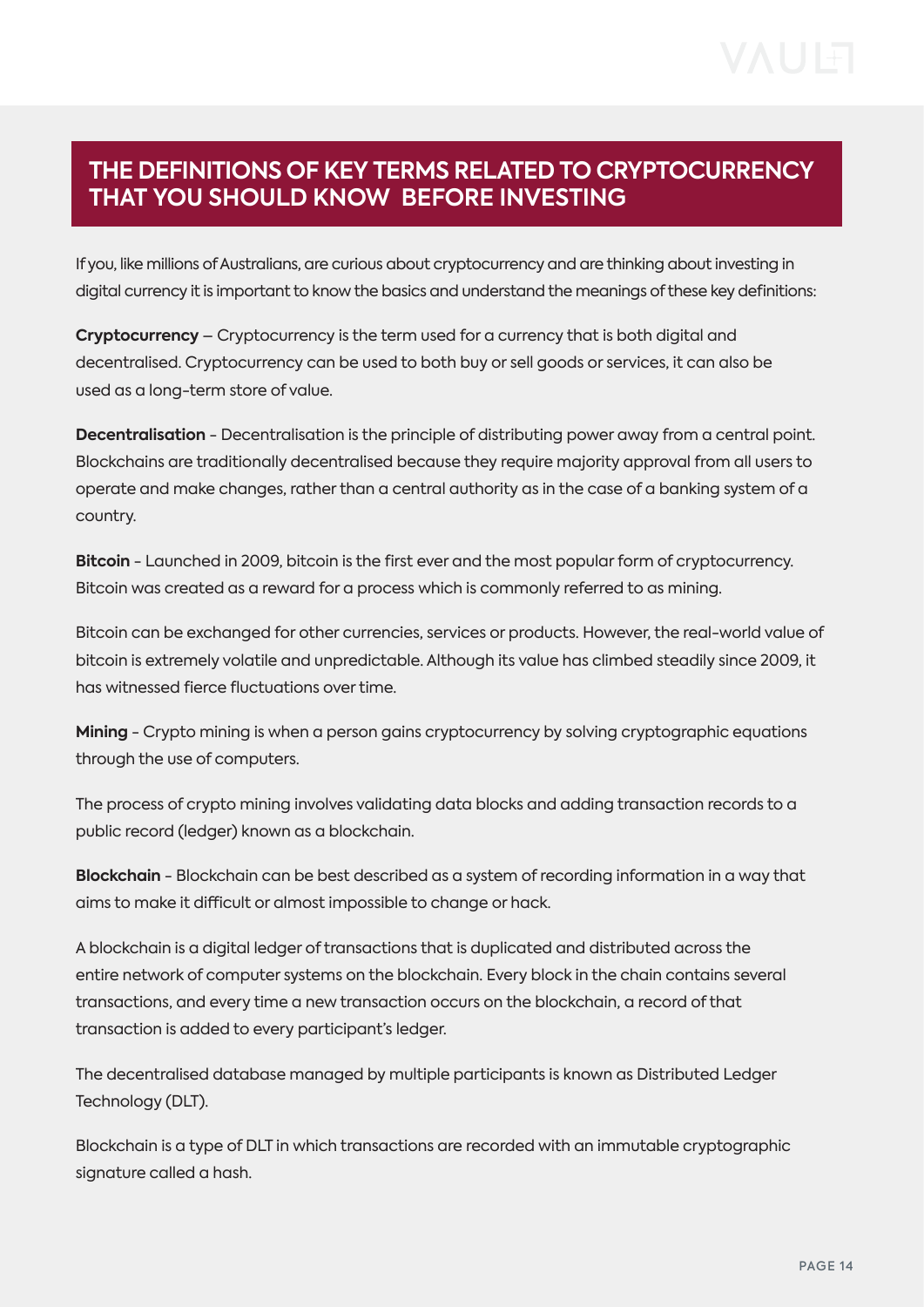On cryptocurrency blockchains, blocks are made up of transaction records as users buy or sell coins. Each block can hold only a certain amount of information. Once it reaches that limit, a new block is formed to continue the chain.

**Hash** - Whenever a transaction of cryptocurrency has been verified and needs to be added to a block in a chain, it will be put through a hash algorithm to convert it into a set of unique numbers and letters, similar to what would be created by a random password generator.

As a result of this, two transaction hashes will be combined, and put through the hash algorithm to create another unique hash. This process of combining multiple transactions into new hashes continues until finally there remains just one hash which is the 'root' hash of several transactions.

The thing that makes hashes unique, and a major security feature for blockchains, is that they only work one way. While the same data will always produce the same hash of numbers and letters, it is impossible to 'un-hash', or reverse the process, using the numbers and letters to decipher the original data.

This means that while you can carry out a crypto transaction to transfer a certain amount from A to B, you are unable to reverse the transaction from B to A in the case of an incorrect transaction; as would be possible in the case of a bank transaction.

**Wallet** - Your wallet is the place where an individual keeps their cryptocurrency holdings digitally. Cryptocurrency wallets keep your private keys, the passwords that give you access to your cryptocurrencies making them safe and accessible, enabling you to send and receive cryptocurrencies like Bitcoin and Ethereum.

Cryptocurrency wallets come in many forms, from hardware wallets like Ledger that looks like a USB stick, to mobile apps which makes using cryptocurrency as easy as shopping with a credit card online.

**Altcoin** - The word altcoin is used to define any type of coin that isn't a bitcoin. Altcoin can be best described as alternative currencies that were established after the success of Bitcoin. Altcoins usually try to brand themselves as better replacements for Bitcoin. Bitcoin's emergence as the first peer-topeer digital currency was paving the way for many to follow.

The majority of altcoins are trying to target any perceived drawbacks that Bitcoin has and come up with competitive advantages in newer versions.

The term 'altcoin' is a combination of the two words: 'alt' and 'coin' meaning that alt means 'alternative' and coin means 'cryptocurrency'. This combination of words implies a category of cryptocurrency, that is an alternative to the Bitcoin cryptocurrency.

**Cryptocurrency Exchanges** - A cryptocurrency exchange is an online platform where uses can exchange one kind of digital currency for another. The most popular crypto exchanges are currently Binance and GDAX.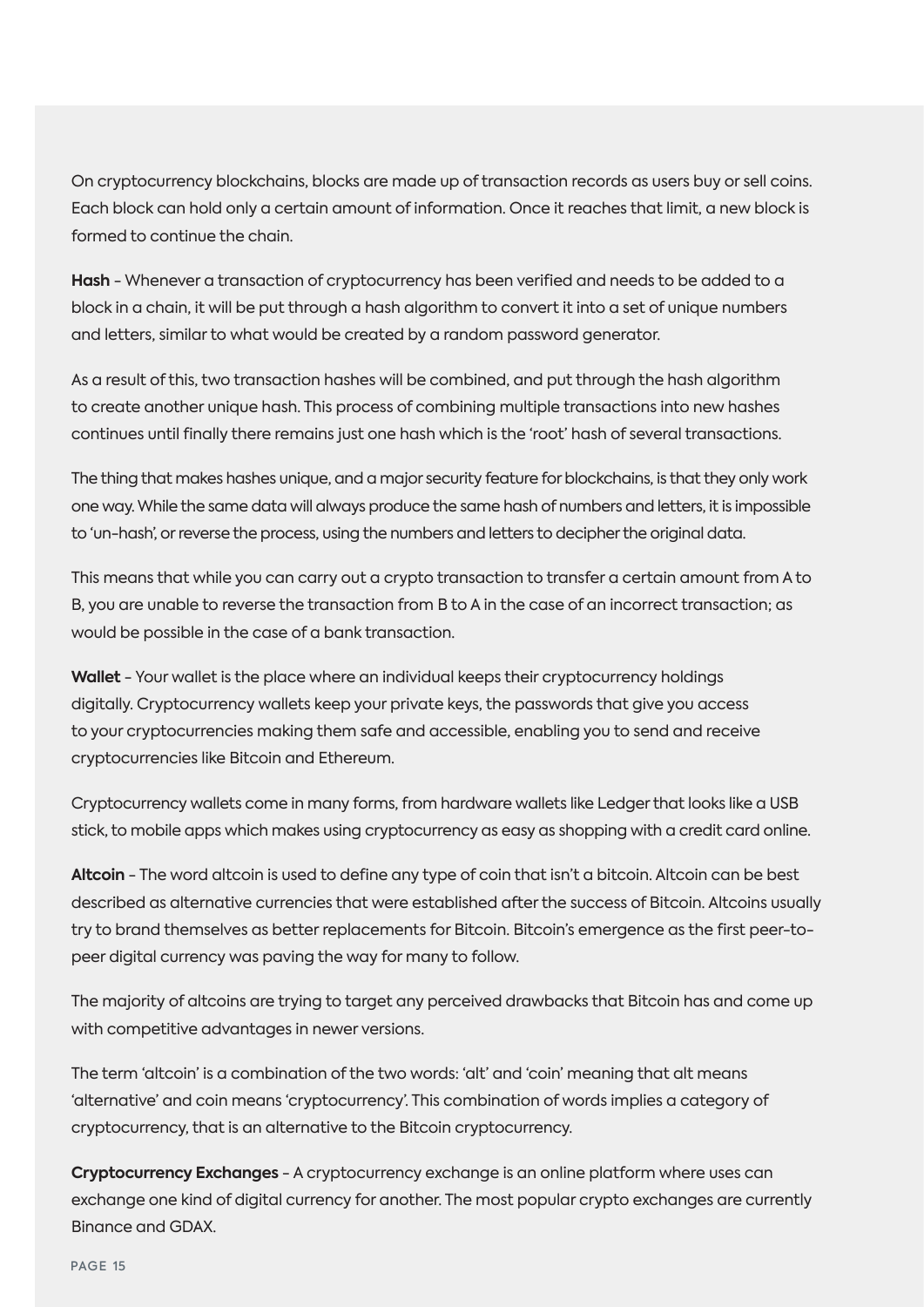It is important to avoid confusing cryptocurrency exchanges with cryptocurrency wallets or wallet brokerages. Cryptocurrency wallets and wallet brokerages usually enable you to buy and sell a small range of popular digital assets (Bitcoin and Ethereum), which you can then send to a different exchange to trade for other digital assets like altcoins.

In most cases, the majority cryptocurrency exchanges will usually limit their users to only trade digital assets for digital assets, but a few allow trades of fiat currencies such as AU dollars for cryptocurrencies.

**Fork** - The term Fork is the word used whenever a blockchain's users make changes to its rules. These changes to the protocol of a blockchain may result in two new paths, one that follows the old rules, and a new blockchain that splits off from the previous one. An example of fork would be when Bitcoin resulted in Bitcoin Cash.

In simple terms a Blockchain fork is a split in the blockchain network. The network is an open source software, and the code is freely available.

This means that anyone can recommend improvements and change the code. The option to experiment on open source software is a fundamental part of cryptocurrencies, and also facilitates software updates to the blockchain.

Forks occur when the software of different miners become misaligned. It's up to miners to decide which blockchain to continue using. If there isn't a unanimous decision, then this can result in the creation of two versions of the blockchain. There can be periods of increased price volatility around such events.

# **CRYPTOCURRENCY IN AUSTRALIA**

Despite all the ups and downs and huge swings in value, a recent survey established that three quarters of Australians who have invested in cryptocurrency still managed to make a profit off their investment.

In a 12-month period between July 2020 and July 2021, Australians on average made over \$10,000 in profit from their cryptocurrency investments. This amount is equivalent to almost two months of the average Australian salary.

All in all, more than three quarters of Aussies made a profit from their crypto investments over the 12-month period, according to research from YouGov, with the average profit adding up to \$10,662.

The survey also found that one in five Aussie cryptocurrency holders admitted that they made a massive amount of profits worth over \$30,000.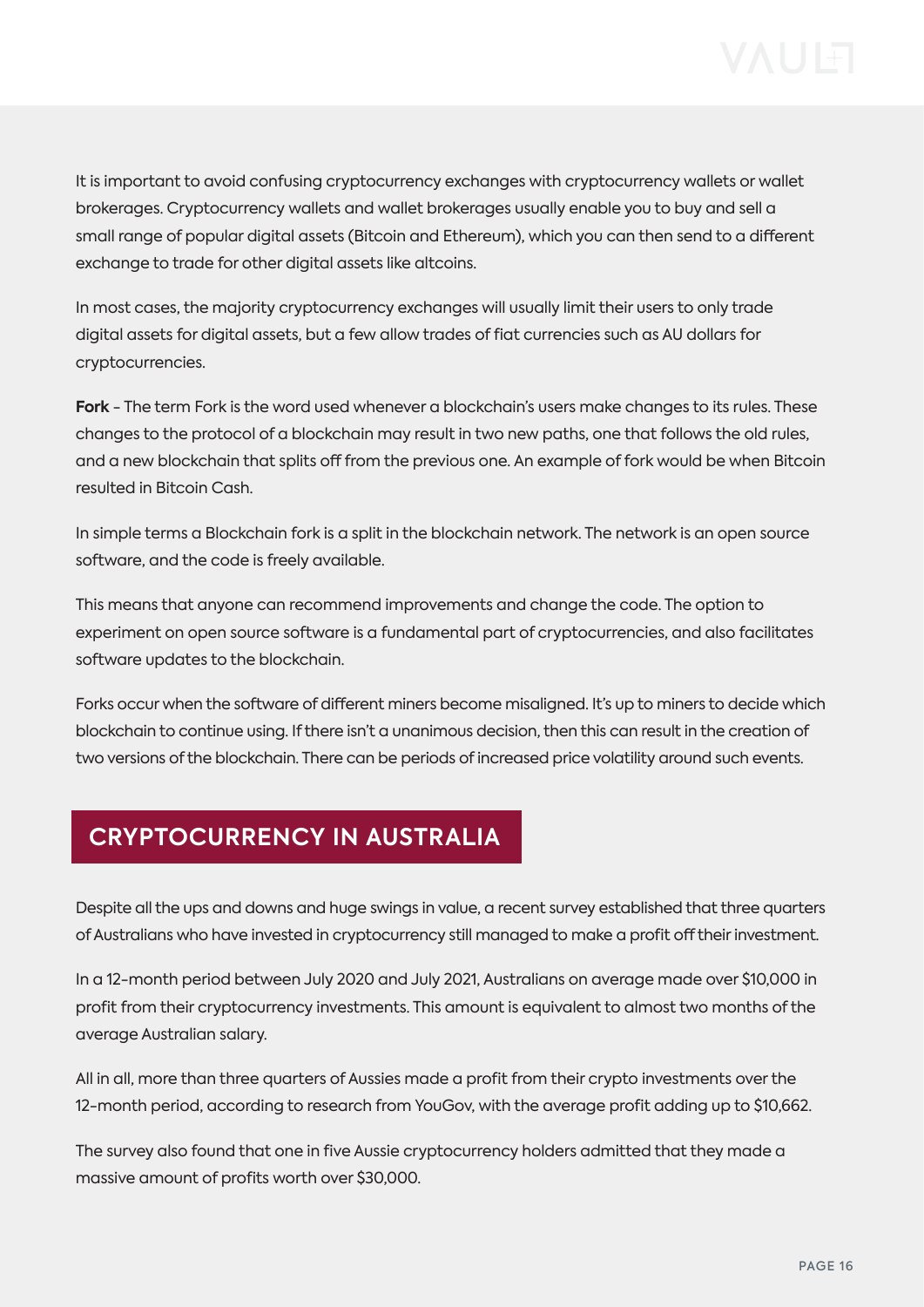The data showed that Australian parents who had children under the age of 18 living at home were the most likely to make money from their cryptocurrency trading, with 86 percent reporting a profit that added up on average to \$12,428.

The survey revealed that, men achieved an average of \$11,357 profit on their cryptocurrency over the past 12 months, while women achieved an average of \$9,176.

In terms of geographical location, cryptocurrency users in Brisbane were the most likely to report a profit with 83 percent making money, followed by Sydney and Melbourne at 76 percent and then Perth.

Another survey published in October 2021 found that Australia has the third highest rate of cryptocurrency ownership in the world. Australia's rate of crypto ownership currently sits at 17.8 percent. The global average for all the countries surveyed is 11.4 percent. The survey conducted included the responses of 41,600 individuals from 22 different countries.

Of the nearly 1 in 5 Australian adults who own some form of cryptocurrency, the survey found that bitcoin is the most popular coin with 65.2 percent of Australians who own crypto owning some form of bitcoin, the fifth-highest percentage of all of the 22 countries surveyed.

Ethereum is the second-most popular coin in the country with a share of 42.1 percent among those who own crypto, while cardano was ranked in third place at 26.4 percent.

Two other cryptos Australian crypto owners hold are Dogecoin 23 percent and Binance Coin 14.6 percent.

# **WHY IS CRYPTOCURRENCY SO POPULAR?**

In recent years cryptocurrency has continued to rise in popularity, here are a few reasons that can explain it's ever increasing popularity.

**Cryptocurrencies Aren't Associated with World Governments** – The fact that cryptocurrencies aren't associated with a world government means that the price of cryptocurrencies have the potential to remain stable even when there is turmoil in a specific country. A large number of investors believe that cryptocurrency is as a great way to protect your wealth and this is a major reason why cryptocurrency has continued to rise in popularity in recent years. The potential that cryptocurrencies could be safer than some official government currencies is very appealing.

**Cryptocurrency Is A Very Secure Form of Payment** – We all know how hard cyber security has become in recent years. Protecting your identity and money is super important. Using cryptocurrency to pay for items online is a lot safer than many other traditional payment options. If you're someone who is worried about cybersecurity issues, then deciding to use cryptocurrency might be a great idea.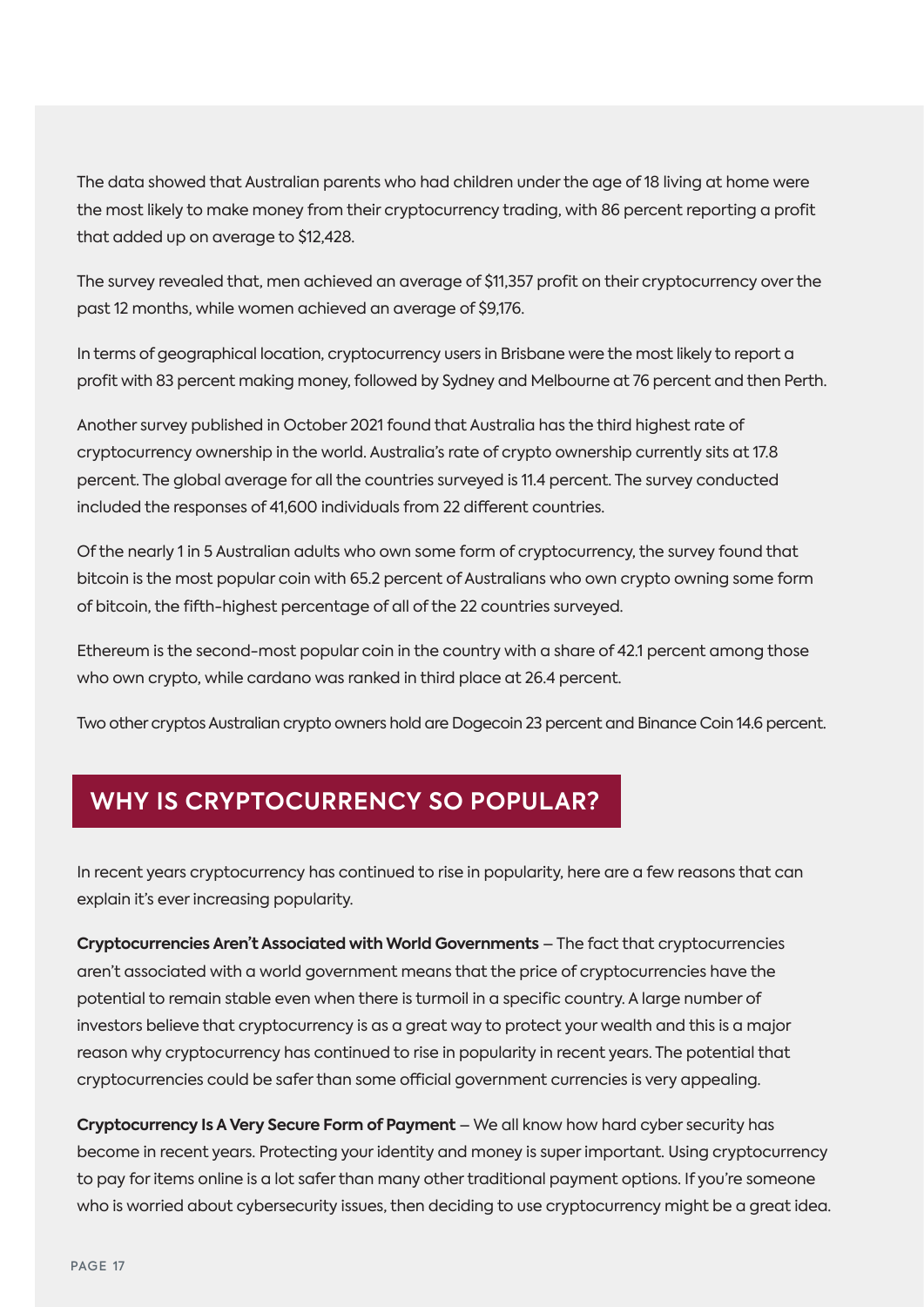**Cryptocurrency's Fees Are Pretty Low** - One of the biggest reasons why cryptocurrency is so popular is because there are very few fees associated with using it. When you're using various other types of online payment options, you often incur large fees. The super low fees that you have to deal with when using various cryptocurrencies will be a much better deal for you. It makes sense for many people to use cryptocurrencies to pay for items online and lots of people also find it to be safe.

**There Is The Potential To Make A Lot of Profit** - The potential to make a profit is another major reason why people get involved with cryptocurrencies. If you are strategic and purchase bitcoin while it's at a low price, then you can potentially profit when that price rises. Lots of people who invested in cryptocurrencies before they become super popular end up making huge profits.

**It's Becoming Easier To Use Cryptocurrency** – Overtime cryptocurrency has become easier to use, this is due to the fact that more online companies are adopting it. Each year more and more websites are starting to accept cryptocurrencies as payment and this will only become more predominant in the future.

It's also fascinating to mention that there are now things such as cryptocurrency debit cards popping up in certain places. This might not be widespread right now but it is something that is very much happening.

As cryptocurrency continues to become more mainstream, it's going to reach more and more people. This results in an increase in the awareness and an overall surge in popularity. More people understand that this is an option now and many of the questions about what cryptocurrency is are being answered. Lots of people nowadays have at least a bit of knowledge about what things such as Bitcoin are and this makes it more desirable.

# **DISADVANTAGES OF CRYPTOCURRENCY**

Although there is huge potential for individuals to make massive profits from investing in cryptocurrency it is also important to be aware of the risks. Cryptocurrency trading is in a lot of ways similar to trading a stock or currency. This is due to the fact that you are trying to purchase at a lower price than the price you eventually sell it at.

Here is a list of the potential disadvantages of cryptocurrency that you should be mindful of when deciding if investing in cryptocurrency is something that you aspire to pursue.

**Cryptocurrencies Are Extremely Volatile** - Stocks have intrinsic value and dividends that they give you, Australian Dollars and other major currencies are backed by central banks. This is not the case for cryptocurrency and this is one of the major reasons why cryptocurrencies are highly volatile.

Making money is possible in a volatile trading environment, but at the same time it means that you could lose a lot with just one small mistake.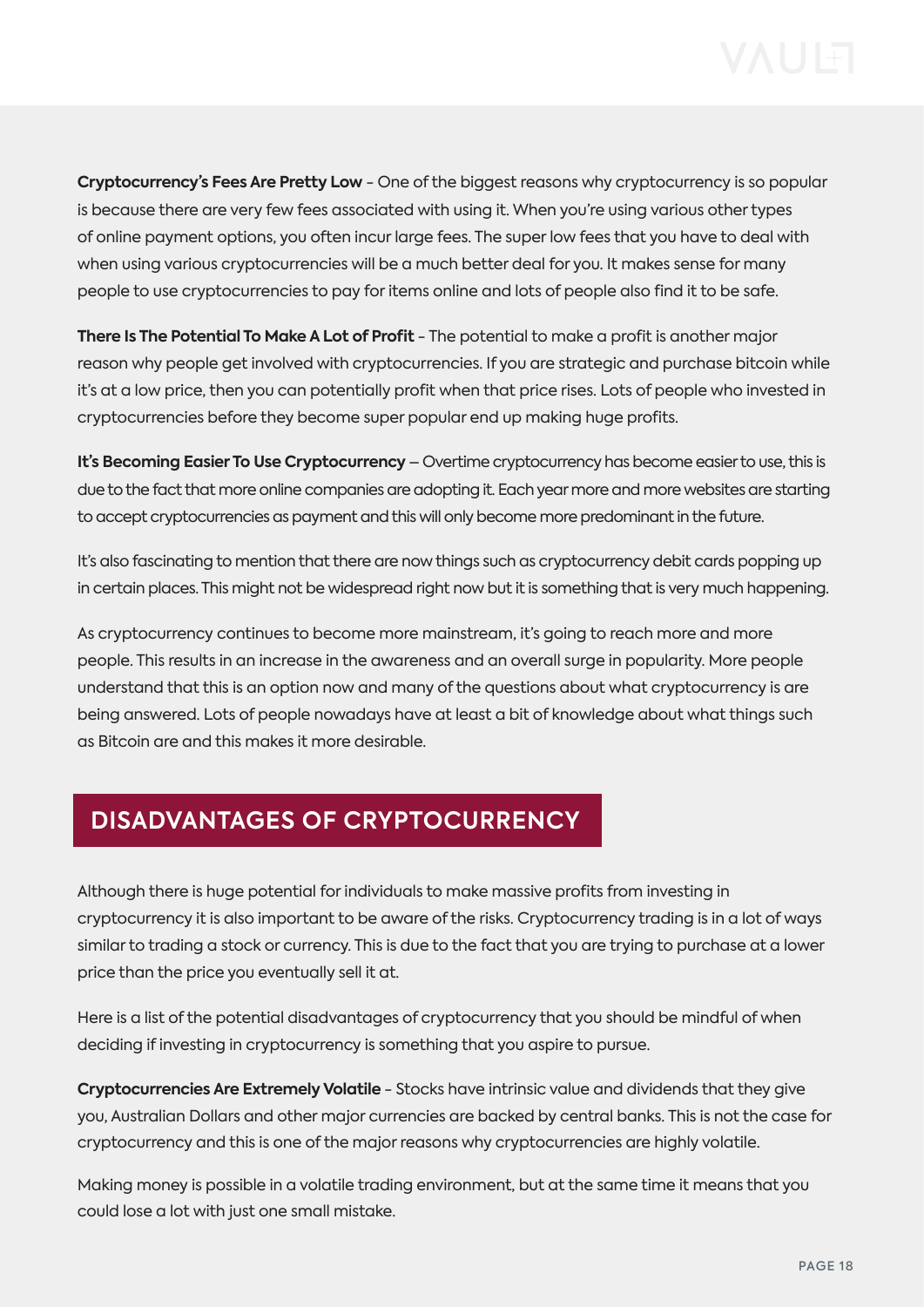Not being controlled by central banks means a coin's value is whatever buyers on the open market will pay. But it also means there's nothing tethering any cryptocurrency's value to reality, and any coin could theoretically become worthless in an instant if demand for it goes away. Everything in cryptocurrency is high-risk, and you should do your research and talk to other investors so that you can make more informed decisions about whether you should invest, buy or sell.

**Cryptocurrency Is Less Liquid Than Fiat Currency or the Stock Market** - Even the best cryptocurrency exchanges do not hold a candle to the liquidity that is tied to any stock market.

Institutional investors in more established markets create price walls by putting a lot of orders into the system at prices surrounding the current range of trading prices. This means a single big order tends to move the price less, as a lot of other automated trading happens around each big move.

In nearly all cryptocurrency markets, these price walls have not yet been established. A single large investor selling their crypto can cause a major swing in market prices as they go through filling the orders from the best price downward. This increases the volatility higher than it would be otherwise because sudden trades can lead to price shocks.

This risk piles atop the currencies' existing everyday volatility to create further shifts in the market.

**There Is No Recourse for Digital Asset Recovery** - Around the world there is tens of thousands of dollars of real money locked in computers because the owners do not know how to recover them. In some cases, the user forgot a key password, or maybe they forgot that they purchased a couple of Bitcoin a few years ago or they might have bought it as a joke and consequently cannot remember where it is located.

As soon as you take your cryptocurrency off a trading platform and into your own control, you are the sole person responsible for it. If you lose your private keys, the coins are gone for good. If your coins are stolen, there's no way to track them down and generally no recourse for recovering them.

Furthermore, if a dishonest seller cheats you in a cryptocurrency transaction for example by demanding upfront payment for goods they never intend to send you have no legal means to claw back your funds.

Though some newer cryptocurrencies attempt to address this significant weakness, solutions remain incomplete and largely unproven. For now, cryptocurrency users simply can't count on being able to recover lost or stolen coins.

By comparison, fiat currency users have plenty of protections, although none are totally foolproof.

For example; banks have insurance that can protect your funds in case they fail. Stock markets have regulations that prevent a number of dodgy dealings from going on, and brokerages carry insurance in case they fail as well.

Fait currency processors and credit card networks including; Visa, PayPal and Mastercard resolve buyer-seller disputes via chargeback polices that are specifically designed to prevent the occurrence of seller fraud.

**Mining Coins Requires Serious Resources** - In order to make serious money from mining cryptocurrency you are required to commit a lot of time and a lot of money. You will need to use a serious set of hardware, with many creating specialized computers or servers for the task. Even then, you need to pick a coin that you can make money from, instead of never realizing your investment.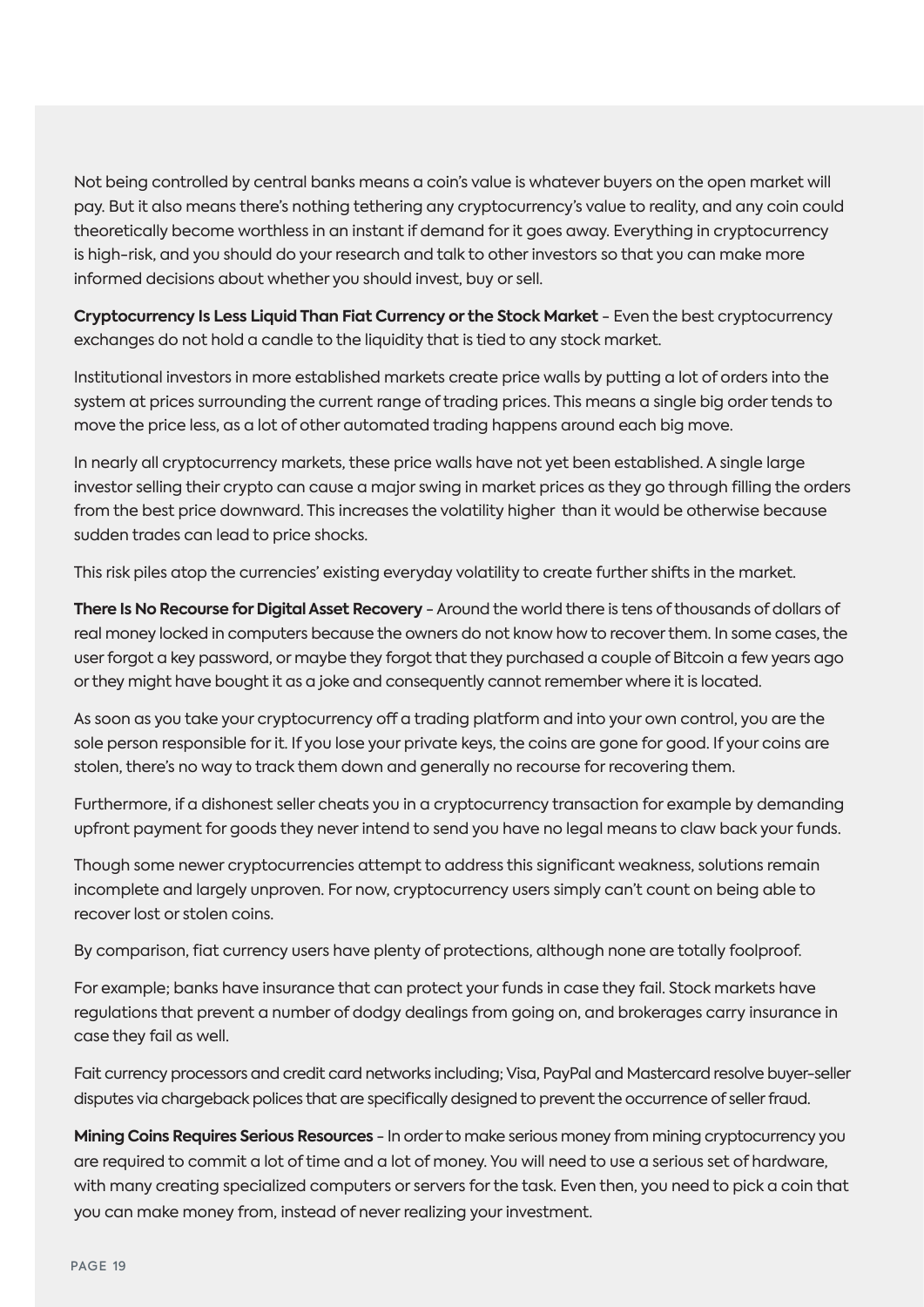The energy-intensive nature of cryptocurrency mining is problematic for another reason: It's very bad for the environment.

The biggest culprit is Bitcoin, the world's most popular cryptocurrency. Although Bitcoin boosters point out that Bitcoin mining only consumes a small fraction of the energy of the global financial sector, it's inarguable that Bitcoin has a massive carbon footprint relative to its reach and utility. It is estimated that Bitcoin accounts for just over 0.5 percent of the planet's global energy output. This statistic has been made worse by the fact that some of the world's largest Bitcoin mines are located in largely coal-powered countries like China and Russia. However, in September 2021, The Chinese Communist Government introduced a national ban on cryptocurrency.

**Cryptocurrencies Lack of Regulation Facilitates Black Market Activity** – One of the biggest downfalls of cryptocurrency is its ability to facilitate illicit activity. Cryptocurrency has been used to facilitate a large number of black-market online. For example; the infamous dark web marketplace Silk Road used Bitcoin to facilitate illegal drug purchases and other illicit activities before being shut down in 2014. Cryptocurrencies are also increasingly popular tools for money laundering. Due to the potential for cryptocurrency to remain anonymous individuals on the black market can hide their identity and conceal any evidence of their purchases made on the black market.

**Cryptocurrency Has Huge Potential for Tax Evasion in Some Jurisdictions** – As a result of cryptocurrencies not being regulated by national governments and usually exisiting outside of their direct control, cryptocurrency naturally attracts tax evades. Many small employers pay employees in Bitcoin and other cryptocurrencies to avoid liability for payroll taxes and help their workers avoid income tax liability, while online sellers often accept cryptocurrencies to avoid sales and income tax liability.

Although the ATO is becoming stricter on Australian taxpayers when it comes to reporting the capital gains they acquire via cryptocurrency there are other countries around the world who are falling behind and failing to implement legislation to hold their nations taxpayers more accountable when it comes to reporting their crypto related assets.

# **WHY IS CRYPTOCURRENCY SO VOLATILE?**

The volatility of cryptocurrency is one of the major reasons why many people refuse to invest in the digital currency. The key reason for cryptocurrencies volatility is their newness. Throughout history, there have been many new phenomena's that have taken time to settle down and be accepted and the same holds true for cryptocurrencies. The asset class, the market as well as investors and speculators are still finding their feet and so it is still the initial stages of price discovery.

Due to the lack of understanding and rules, at present time trading cryptocurrency highly speculative. Investors bet on the prices going up or down, and these speculative bets cause a sudden influx or outgo, leading to an increase in volatility.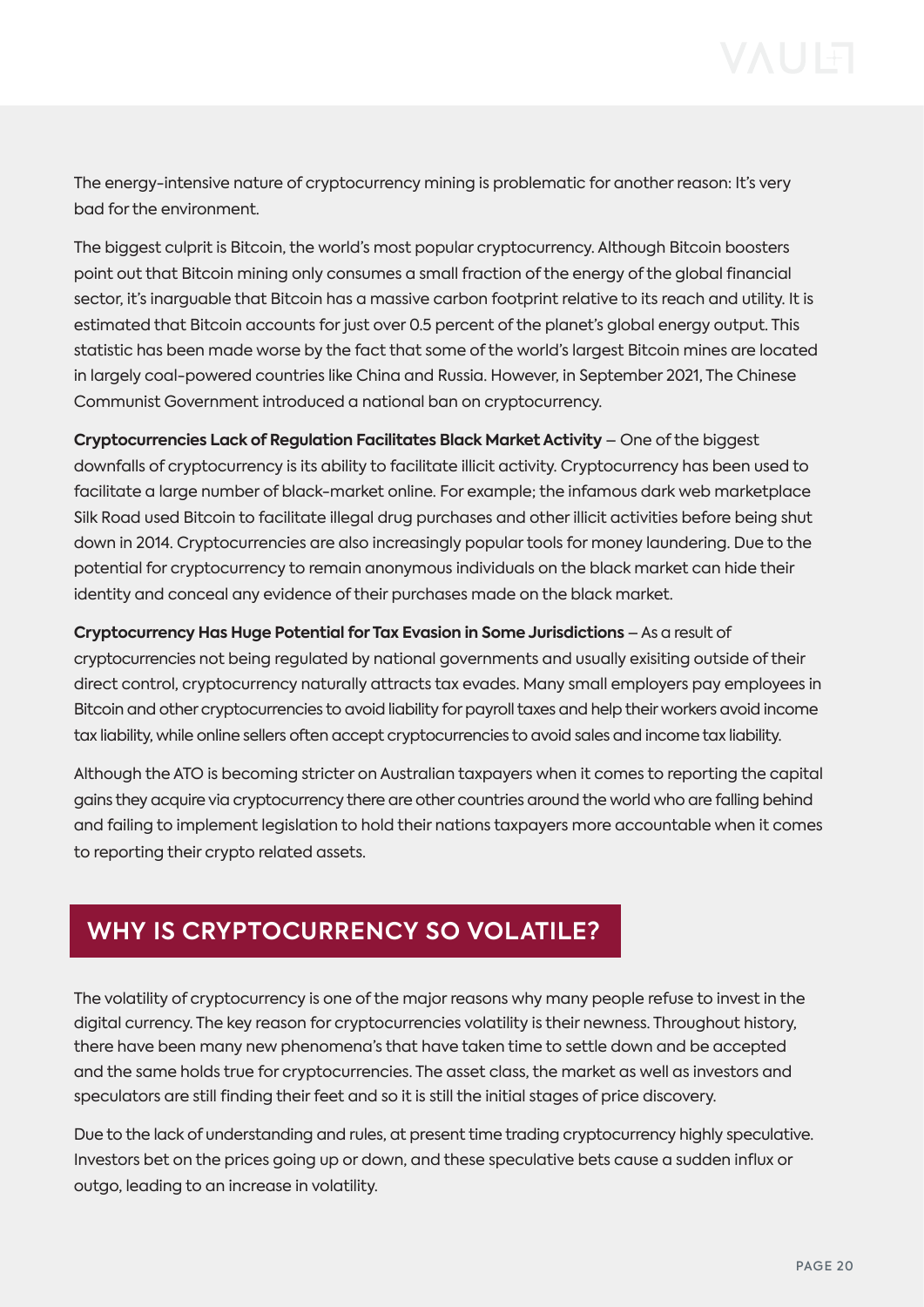Here are some of the major factors that contribute towards cryptocurrencies high levels of volatility.

**Lack of A Controlling Agency** – When compared to other asset classes that have some sort of governing or controlling agencies, cryptocurrencies are by their very nature not controlled by any entity in the traditional sense as fiat currency or equity or bonds are. The anonymity is what attracts investors or makes them sceptical.

**The Sentiment Factor** – When cryptocurrencies become even more popular and become more accepted, more investors will understand the factors that influence their movement. In the meantime, a lot of the movement is speculative in nature as investors are buying or selling based on sentiment.

**Limited Supply And Major Holdings** - In comparison to traditional fiat currency, some cryptos such as Bitcoin are in limited supply. Bitcoin supply is limited to 21 million, but since it is among the most popular cryptos, demand and supply forces come into play. For example, Litecoin has a maximum supply of 84 million, while Chainlink's (Ehtereum-based) limit is 1 billion. Furthermore, cryptocurrency is a digital asset, the price is determined entirely by the laws of supply and demand.

Even those who are looking at cryptos for the long term are doing so as they believe that the asset class will gain acceptance. Tesla founder Elon Musk, for example, explained that he owned Dogecoin because many of the employees at Tesla and SpaceX own Dogecoin.

Furthermore, a large number of young investors are putting money into cryptocurrency with a motive to invest and hopefully earn quickly. As a result of this when they lose a big amount, they usually quit the market, thus leading to volatility in the market.

**Developing Technology** - The blockchain or other alternative technologies on which these coins function are still evolving. It has only been a decade since the Bitcoin idea was first proposed. There is the scalability problem, when a smart contract is not validated with the timeframe expected, creating sudden downward pressure.

**Emerging Market** - Cryptocurrency is still an emerging market, gaining rapid popularity as well fuelling quick disenchantment among investors. Despite all the media attention, this market is still minuscule when compared to traditional currencies, or even gold. This means even smaller forces a group of people holding large amounts of crypto coins can influence the trade. Even if they sell only Bitcoins, it would be enough to crash the whole market.

"The market is in its infancy and in the absence of controls there will be years of volatility, understanding that there are underlying conditions that change rapidly will means that there will be constant fluctuations over the short and medium term," says Craig Dangar.

**Purely Digital Asset** - Most cryptocurrencies, including Bitcoin and Ether, are purely digital assets with no backing of any physical commodity or currency. Which means their price is determined entirely by the laws of supply and demand. In absence of any other stabilising factor, like government backing, any number of reasons may lead to a fluctuation in demand or supply.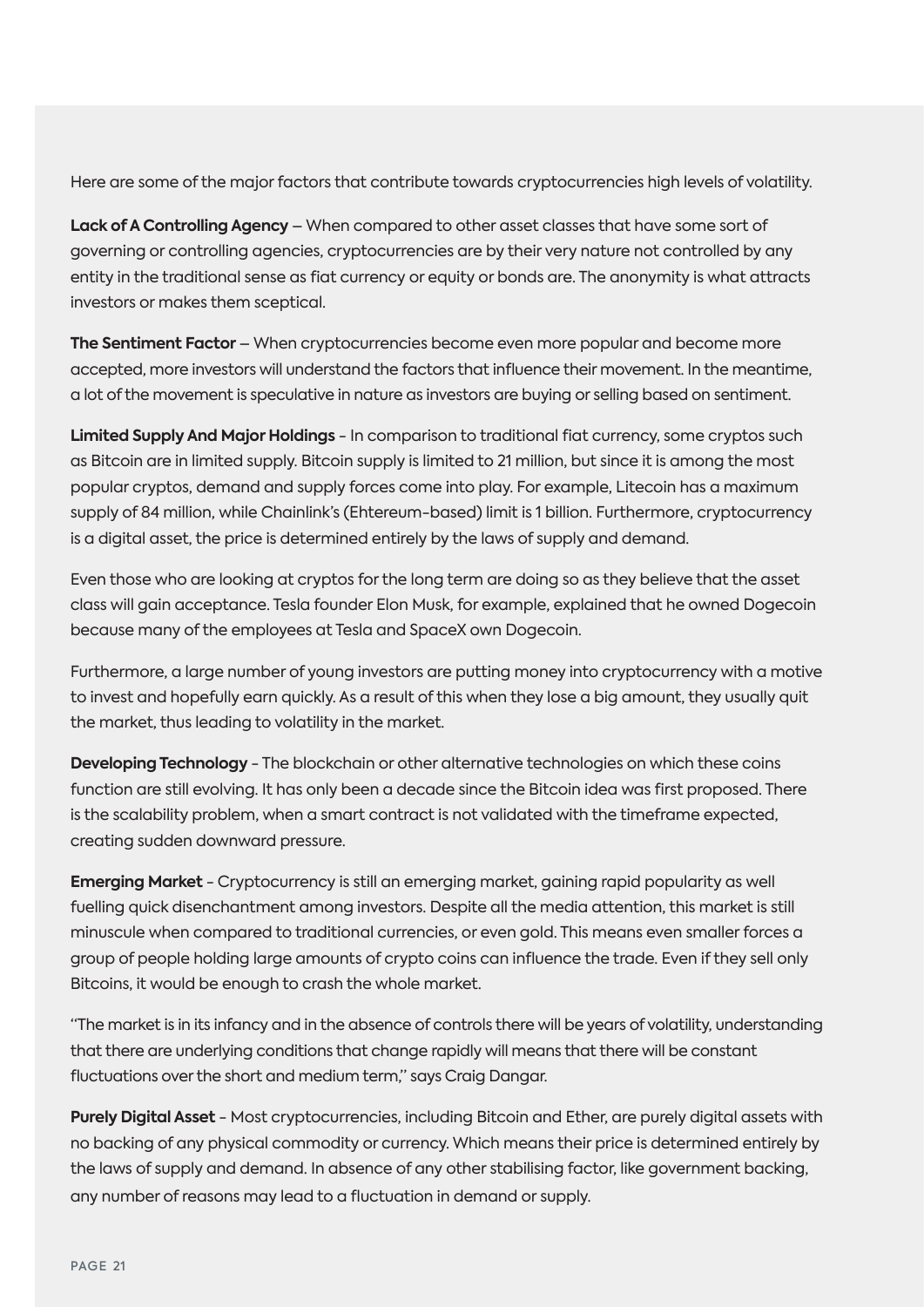# **CONCLUSION**

To conclude, this eBook has given its readers access to important information that will make it easier for them to understand the tax obligations associated with holding and trading cryptocurrency. This eBook has also shared plenty of information that will help readers who are thinking about investing in cryptocurrency in the future to make a more informed decision about whether or not cryptocurrency is for them.

Craig Dangar from Vault Accountants asserts that "cryptocurrency is here to stay and it is important to ensure that if you are planning to dabble in the market that you understand there is a risk that you will lose it all. For businesses that are planning to adopt a payment approach using cryptocurrency, don't be afraid of it, but make sure you are well educated," says Craig Dangar.

For Australians starting out with crypto Craig Dangar says encourages individuals to "practice and learn by investing smaller amounts to begin with, a quick win is not indicative of a future result and remember that the market is completely unregulated so you have everything exposed," says Craig Dangar.

It is also important to remember that cryptocurrency is taxable. "You need to report it. It is not a hidden transaction and it is really important that businesses understand that they are obliged to report the receipts from cryptocurrency in their tax returns. Failing to report crypto in your tax return could get you in serious trouble with the ATO, as failing to report crypto is a form of tax avoidance," says Craig Dangar.

# **CONTACT US**

Please take this opportunity to call and book in with one of our experienced financial advisers or accountants.

You can make an appointment or ask any question directly via our website.

#### **Vault Accountants & Financial Advisers** M1/88 Creek Street, Brisbane, QLD 4000

- **T** 1300 1 VAULT 1300 182 858
- **E** info@vaultgroup.com.au
- **W** www.vaultgroup.com.au